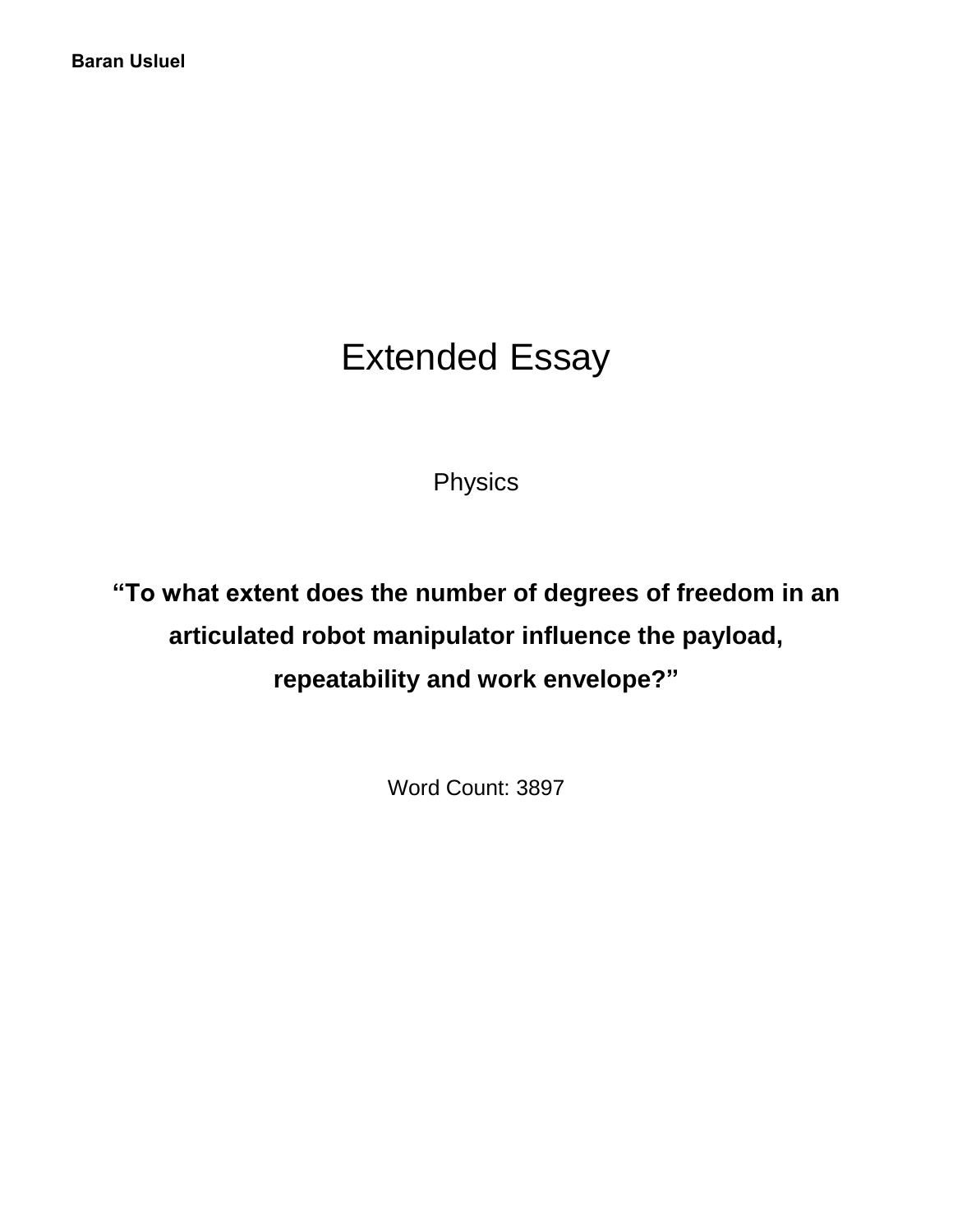## <span id="page-1-0"></span>**Abstract**

The objective of this project was to understand and model the relationship between the number of degrees of freedom in an articulated robot and three factors: the payload, repeatability, and work envelope. Currently, industries looking to implement robots into their production lines and businesses must make a number of decisions when choosing what type of robots to utilize. One of the most notable factors to be decided upon is the number of degrees of freedom, as this has a pronounced effect on many of the robot's other characteristics. While some specialized tasks (such as lifting exceptionally heavy objects) may be better suited by robots with an uncommon and more extreme number of degrees of freedom, most tasks require well-rounded robots with balanced characteristics. That is why the models developed in this investigation were used to identify how many degrees of freedom are best for the latter type of robot.

The payload model was derived using torque calculations. The repeatability model was calculated by applying the root-sum-squared method on the uncertainties introduced by each of the motors, extrapolated to the robot's end point. And finally, the work envelope was evaluated by a MATLAB program written by the author, which uses an iterative approach along with the concept of robotic forward kinematics to determine the number of unique and total points that can be reached by the robot.

The ideal number of degrees of freedom was found to be 5, by numerically approximating the intersection of the increasing and decreasing functions of the degrees of freedom. This value matched that of commonly used industrial robots, indicating that industries are indeed using the most balanced and optimal robots.

Word Count: 275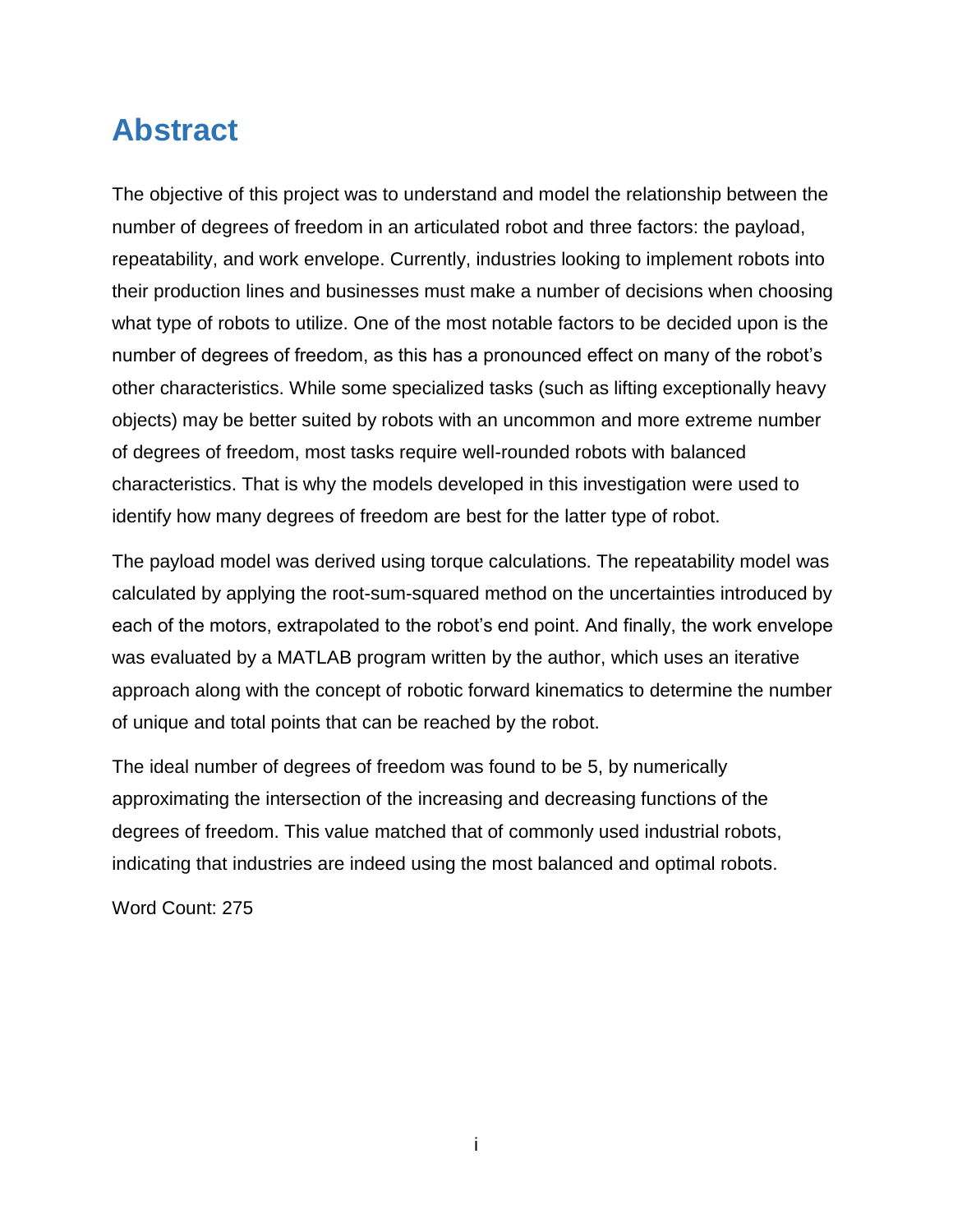# <span id="page-2-0"></span>**Table of Contents**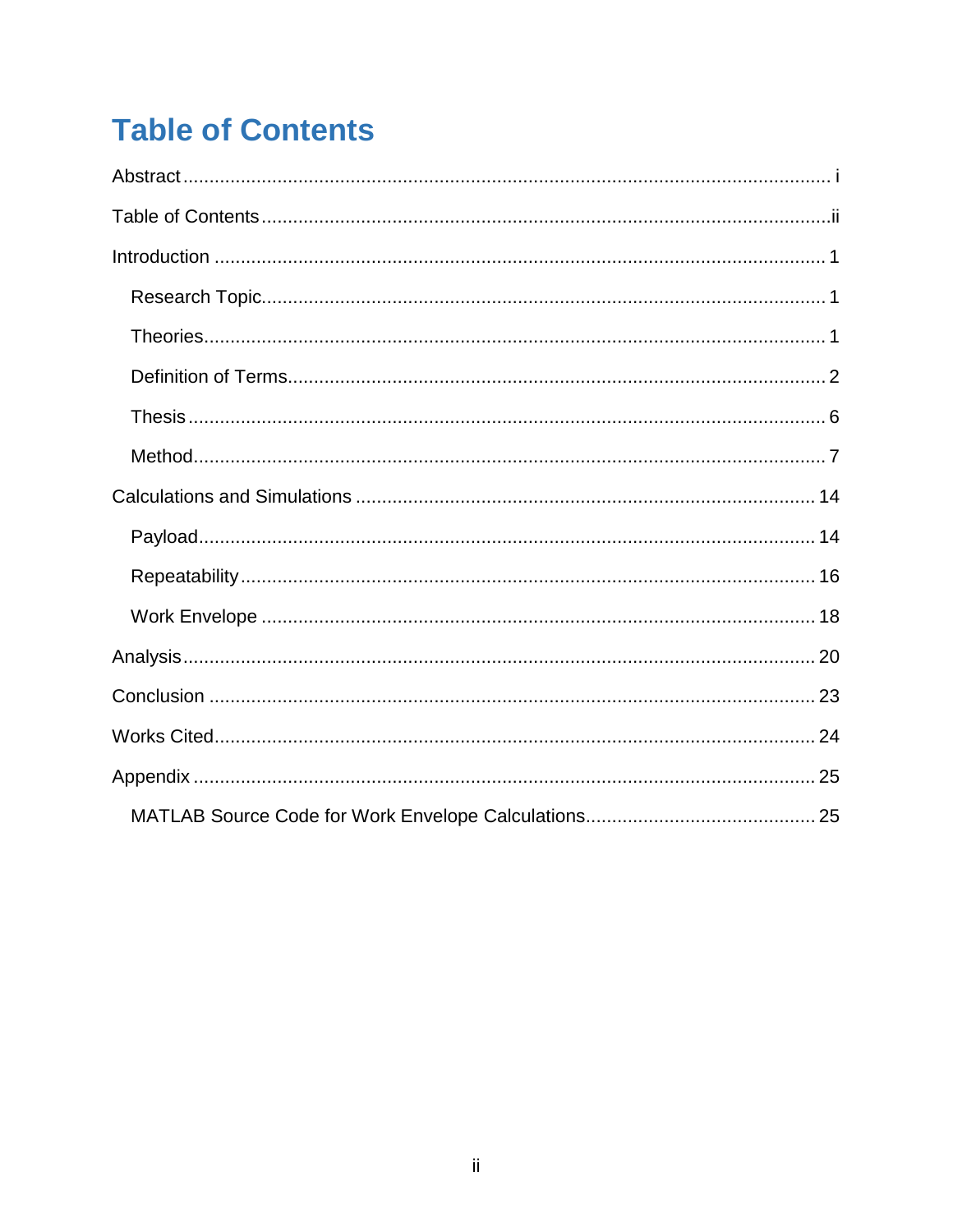## <span id="page-3-0"></span>**Introduction**

## <span id="page-3-1"></span>**Research Topic**

*To what extent does the number of degrees of freedom in an articulated robot manipulator influence the payload, repeatability and work envelope?*

The purpose of this extended essay is to investigate the relationship between the number of degrees of freedom in an articulated robot manipulator (more commonly known as a robot arm), and its three main characteristics, which are the payload, repeatability, and work envelope.

Once the necessary models are derived, they will be used to determine what number of degrees of freedom will yield the most balanced robot, in terms of the various characteristics. This means that the robot will neither be incredibly strong but imprecise, nor precise but inflexible; instead, the most uniform and optimal value will be found. Finally, the resultant value will be compared with the number of degrees of freedom found in the most popular industrial robots, to establish whether those robots are also balanced, or more specialized in certain areas.

## <span id="page-3-2"></span>**Theories**

This research paper on articulated robot arms will make use of several concepts. Firstly, the evaluation of the work envelope variable will involve robot kinematics, which is the "analytical study of the motion of a robot manipulator" (Kucuk and Bingul). More specifically, forward robot kinematics will be used, where each of the joint variables / angles are taken in as input, and the position and orientation of the end-effector (end of the robot arm) is calculated.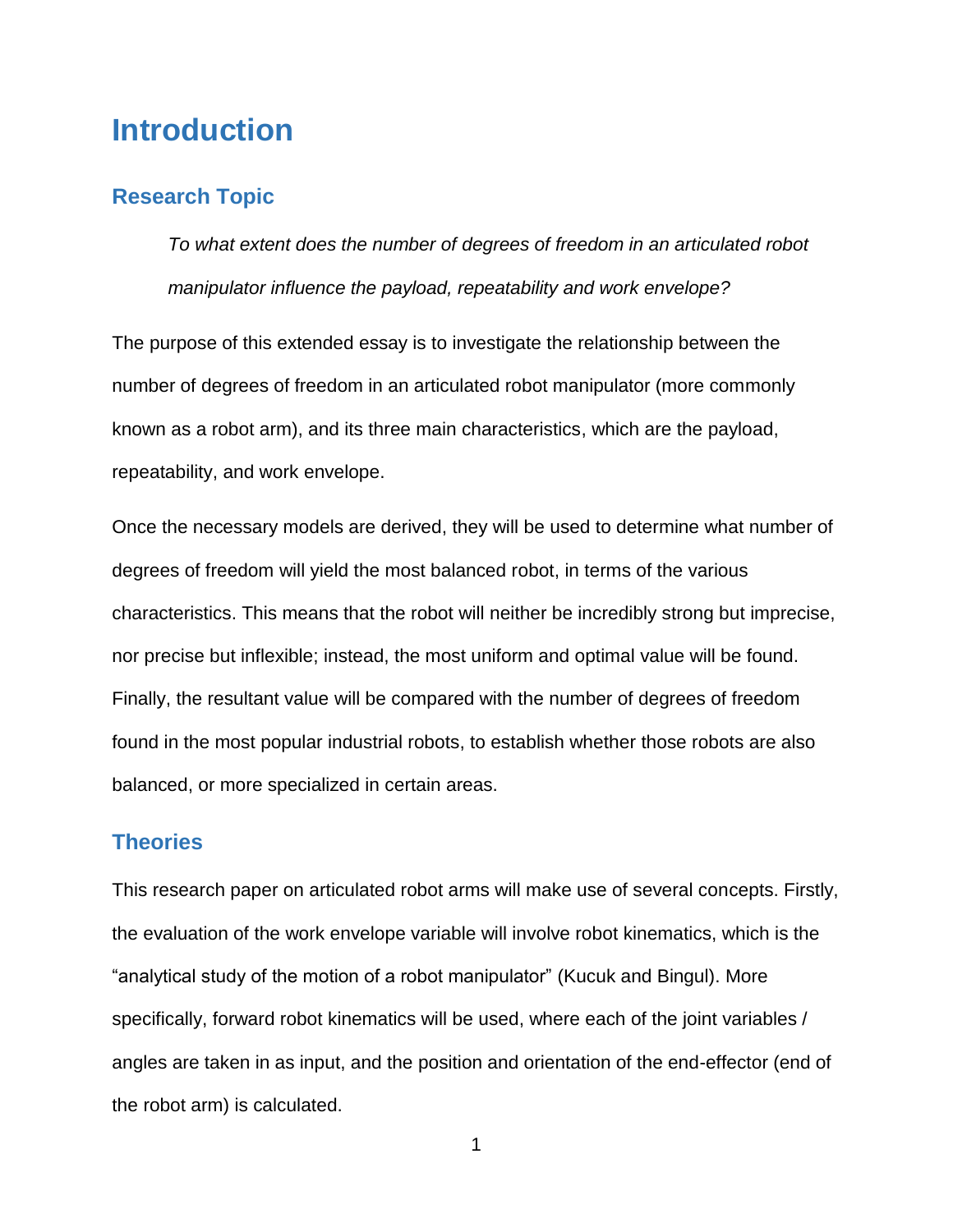In addition, this paper will make use of the Physics concepts of torque and rotational dynamics, when calculating the payload capabilities of the various robot arms.

And finally, geometry and trigonometry will be used, both in the derivation of the forward kinematics solution, and also in the repeatability calculations.

## <span id="page-4-0"></span>**Definition of Terms**

#### *Robot Manipulators*

Robot manipulators are programmable machines used to move materials, parts and tools to perform certain tasks. Robots are particularly beneficial when used to perform unsafe, repetitive or unpleasant tasks. They can be used for material handling, assembly, welding, painting, etc. (United States Department of Labor).

### *Degree of Freedom (DOF)*

A degree of freedom is a single independent direction of motion in a robot manipulator. There are three main types of degrees of freedom in robots. The first is rotation about an axis parallel to the arm, like the human wrist. The second is linear movement, in which a component slides in and out, or up and down, and so forth. The third is rotation about an axis perpendicular to the arm, like the human elbow (Vex Robotics).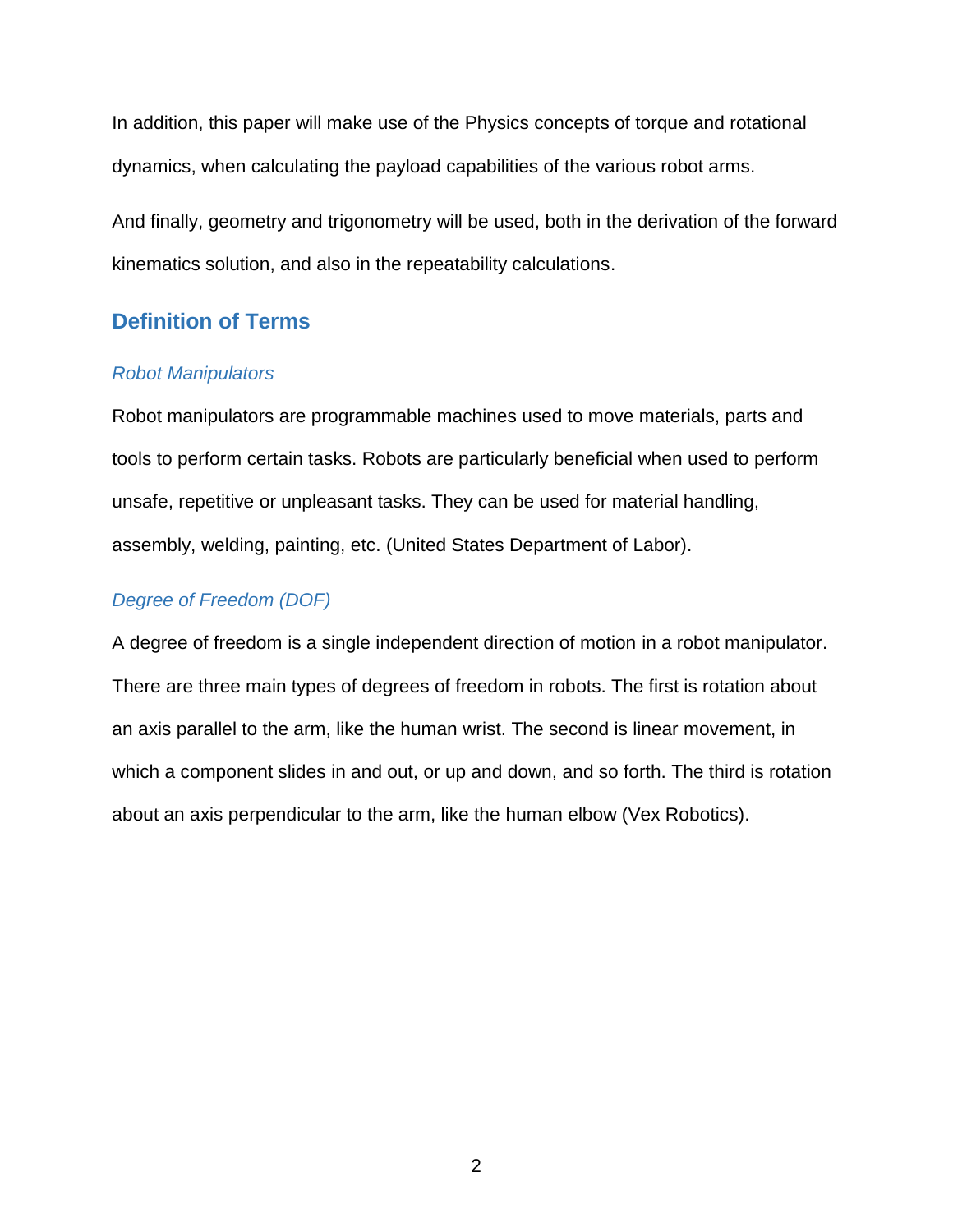

*Figure 1 (Ross, Fardo and Masterson)*

#### *Motors*

The most commonly used type of motor in robot arms is the servo motor. Industrial servo motors have sensors that monitor position and velocity in the real-time, and they adjust their motion based on a feedback loop. They can provide very high torques and are ideal for most applications. Hobby servo motors are affordable and relatively light motors that can be used for small-scale prototyping, but are not as powerful or efficient.

## *Payload*

"A robot payload is the maximum of weight that a robot can pick up or manipulate" (RobotWorx). The payload of a robot arm depends on various factors, such as the design of the arm, the masses of the components, and the torque specifications of the motors. It is one of the most important properties of a robot, as a low payload can limit the potential uses and functions of a robot.

### *Work Envelope*

"A robot's work envelope is its range of movement. It is the shape created when a manipulator reaches forward, backward, up and down" (RobotWorx). Simply put, the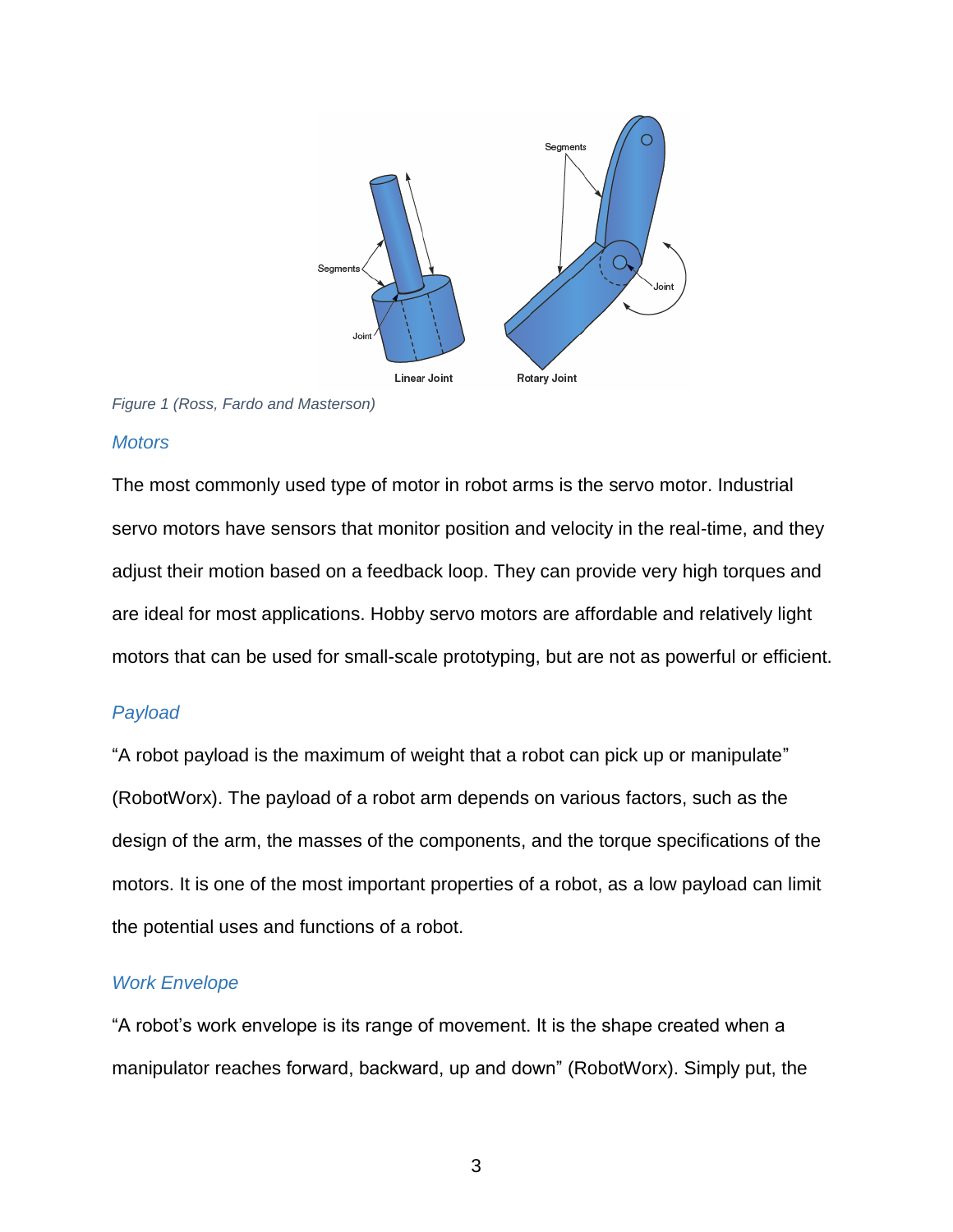work envelope is the volume of space that the robot's end-effector can reach. The work envelope depends on the robot's reach length, the number of DOF, and the design of its axes (joint configuration). "Many of the robots are designed with considerable flexibility. Some have the ability to reach behind themselves" (RobotWorx). This is a beneficial ability, because it means that the robot is less constrained and can make more difficult maneuvers.

#### *Repeatability*

"[Repeatability] is the ability of a robot to return to the same position" (RobotWorx). This is crucial for a robot, especially in an industrial setting, because poorer repeatability results in lower quality work and products. The repeatability of a robot can be improved through the use of sensors and feedback loops, but implementing these requires additional resources.

### *Types of Robot Arms*

Robot arms are classified in accordance with their design configurations. The different configurations have a large influence on the work envelope, payload, and repeatability. Three common configurations will be discussed:



*Figure 2 (Adapted from Wysk)*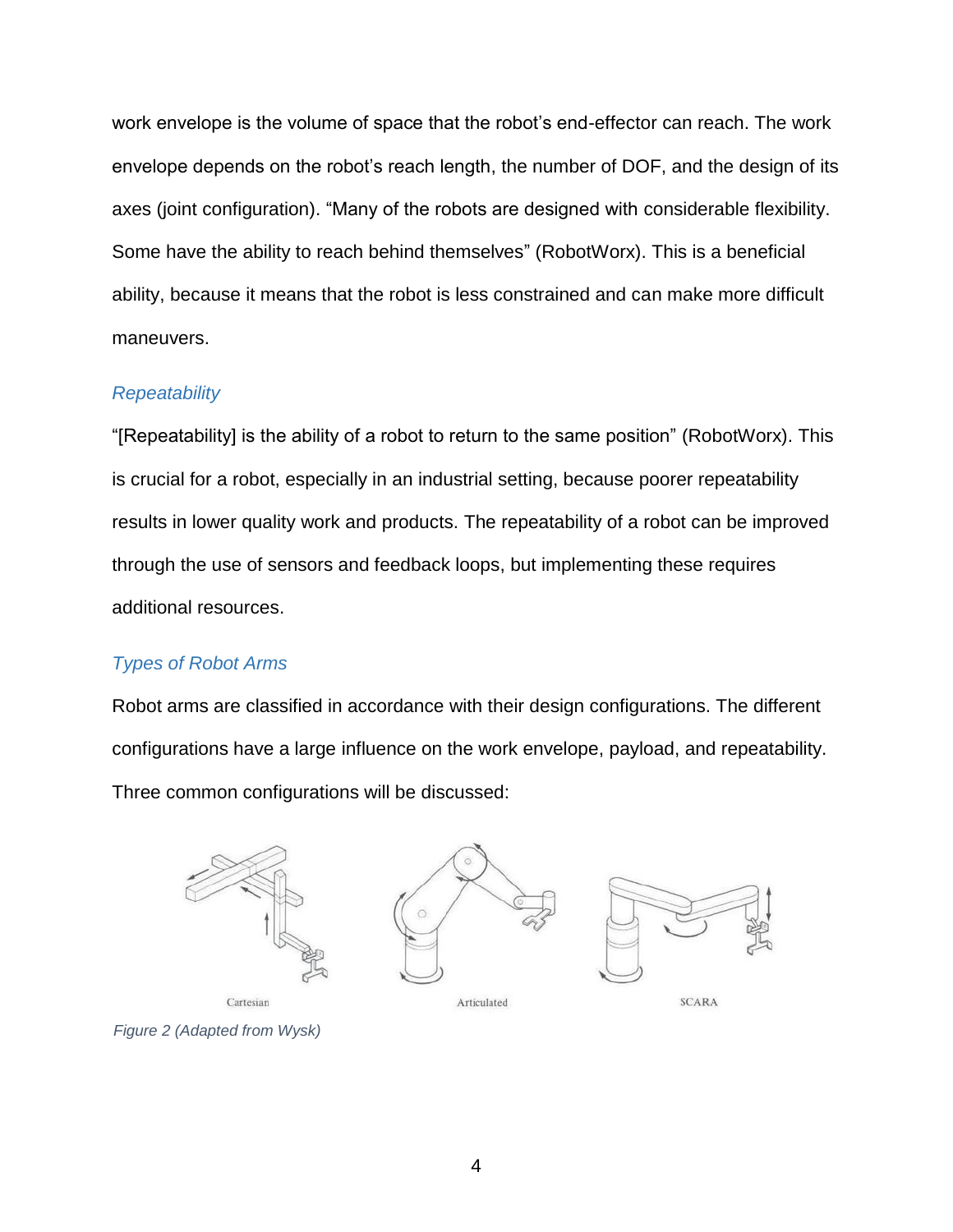The first configuration is called the rectangular coordinate robot. It consists of three linear joints that move along the Cartesian coordinate system. It is ideal for manipulating high payloads, due to its rigid structure. This configuration has little or no rotary capabilities, limiting its work envelope and deeming it unsuitable for applications that require complex and flexible motion (Robot Arm Configurations).

The next one is the SCARA arm. It is made up of multiple rotary joints that all rotate around the vertical axis, and a single vertical linear joint. It has the advantage of being vertically rigid while retaining flexibility in its horizontal motions. Nonetheless, it also has a limited work envelope and is often not preferred (Robot Arm Configurations).

The most common robot arm configuration is the revolute configuration. Also known as an articulated arm, it only consists of rotary joints. It is said to be anthropomorphic because its movements and joints resemble those of the human arm (Robot Arm Configurations). Many industrial articulated arms will have around 6 DOF, granting them complete versatility (Ross, Fardo and Masterson). This configuration yields considerable flexibility in regards to motion, but it is not as rigid as the other configurations.

This research paper will be focusing on articulated robot arms, for two primary reasons: they are the most common, especially in industrial settings; and they are particularly prone to payload issues, which this research aims to investigate and minimize. Unconventional, experimental designs won't be considered here, for the sake of simplicity and consistency. Instead, the investigated robots will be modeled after commonly used industrial robot arms like those made by Yaskawa Motoman Robotics, and other large automation companies.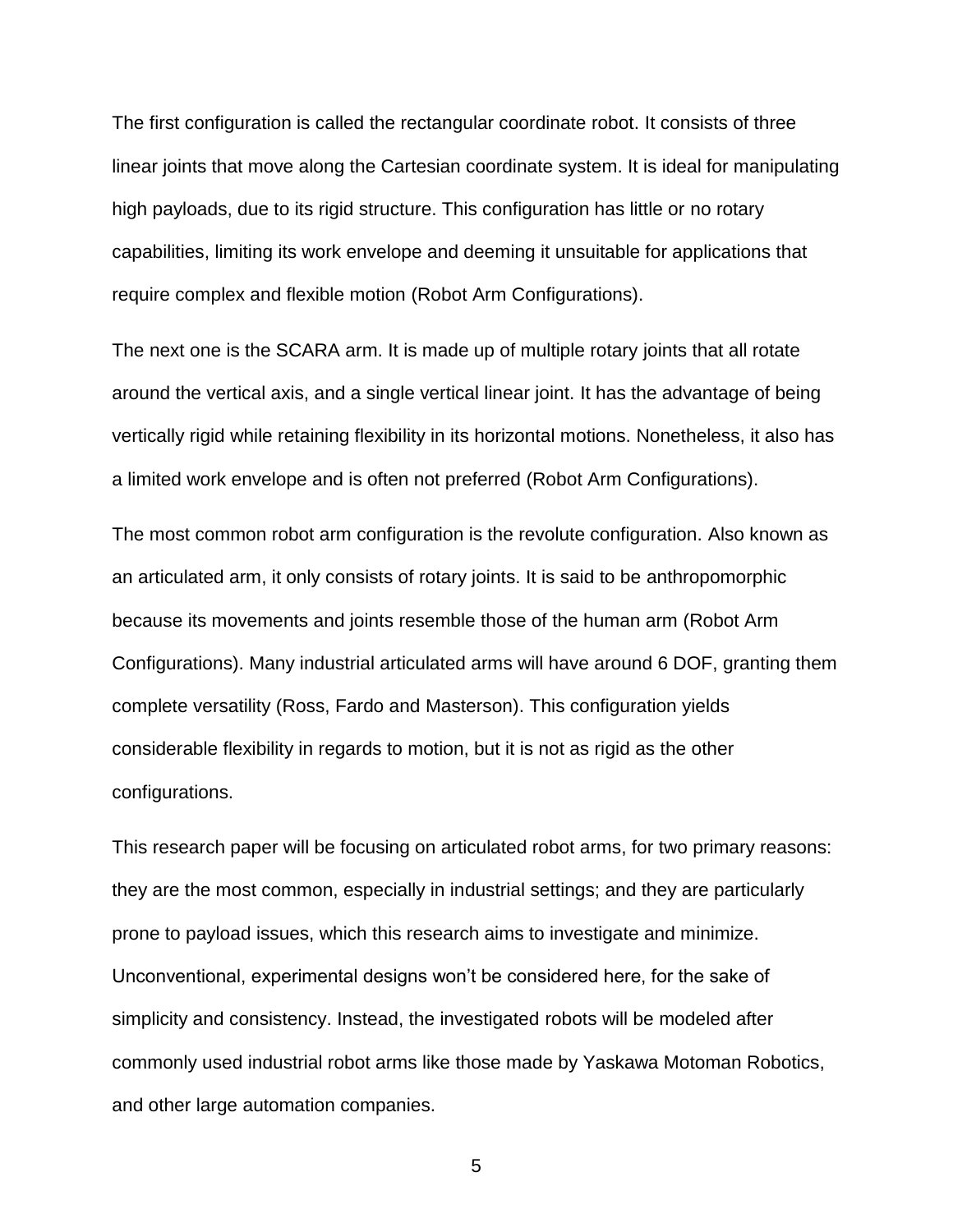#### <span id="page-8-0"></span>**Thesis**

Research Topic:

*To what extent does the number of DOF in an articulated robot manipulator influence the payload, repeatability and work envelope?*

Increasing the number of DOF results in a larger number of motors, meaning that the mass of the arm itself will be greater. Additionally, each new DOF will introduce another potentially vulnerable joint to the system, resulting in a deterioration of rigidity. This means that the payload will decrease with each additional DOF, and the robot will not be able to manipulate heavy loads.

Similarly, the repeatability of the movements will decrease because of the tolerances of the individual motors, as well as the backlash on every joint. The uncertainty that is introduced with each new motor, when extrapolated to the end-effector, may cause significant repeatability limitations.

On the other hand, increasing the number of DOF will enlarge the work envelope (even though the reach of the arm is constant) and give greater flexibility to the arm (such as reaching a certain point from various angles and sides). This can be particularly valuable in industrial settings where the arm is expected to conduct complex movements and maneuvers.

Based on the specifications of existing commercial robot arms, it can be expected that the ideal number of DOF for typical applications will be near 5 or 6 (RobotWorx). This will certainly differ from one application to the next, but it should be possible to determine a so-called 'sweet-spot' where the trade-offs are most balanced.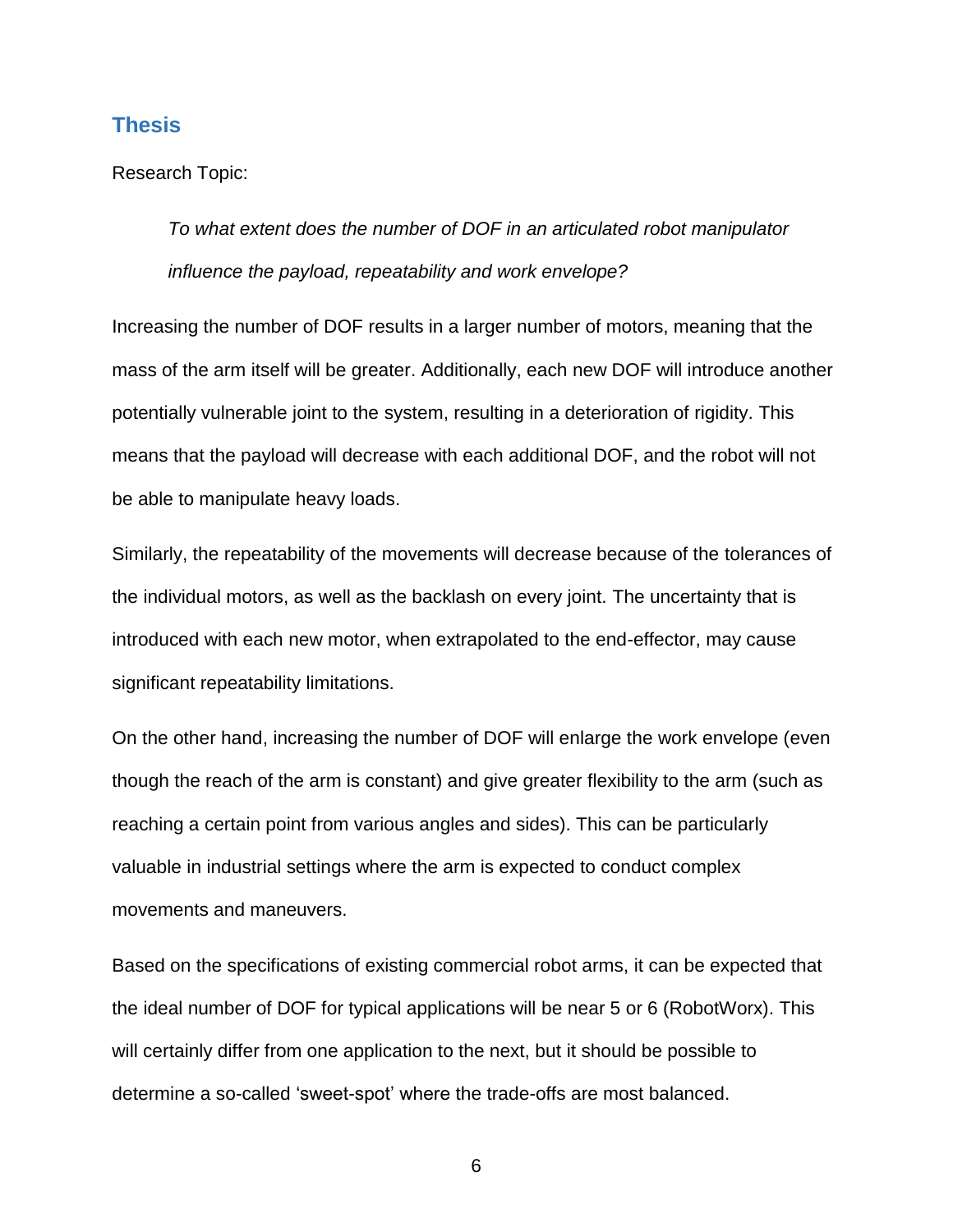#### <span id="page-9-0"></span>**Method**

The experimental research will consist of making calculations and running simulations. Equations describing various factors will be derived, and simulation results will be analyzed. The expressions for the dependent variables will be used to calculate the optimal DOF value. The result will then be compared to the hypothesis, that the value should be 5 or 6.

#### *Independent Variable*

The independent variable will be the number of DOF in the robot, ranging from 1 to 9.

#### *Dependent Variables*

The dependent variables will be the payload, repeatability, and work envelope.

In addition to calculating the volume of the work envelope, the flexibility of the motion within that envelope will also be considered.

#### *Control Variables*

As it is difficult to find technical specifications for the individual components (i.e. motors, segments) of many real-life industrial robots, the ones being considered here will be at the hobby scale. That is why the robots will have MG 996R hobby servos for all of their joints.

Similarly, all the robots will have a reach length of 30 centimeters, which is very small for an industrial robot but fitting for a hobby robot with the given motor.

External sensors, feedback loops or PID (proportional-integral-derivative) control systems will not be considered, as they are all error-correction mechanisms which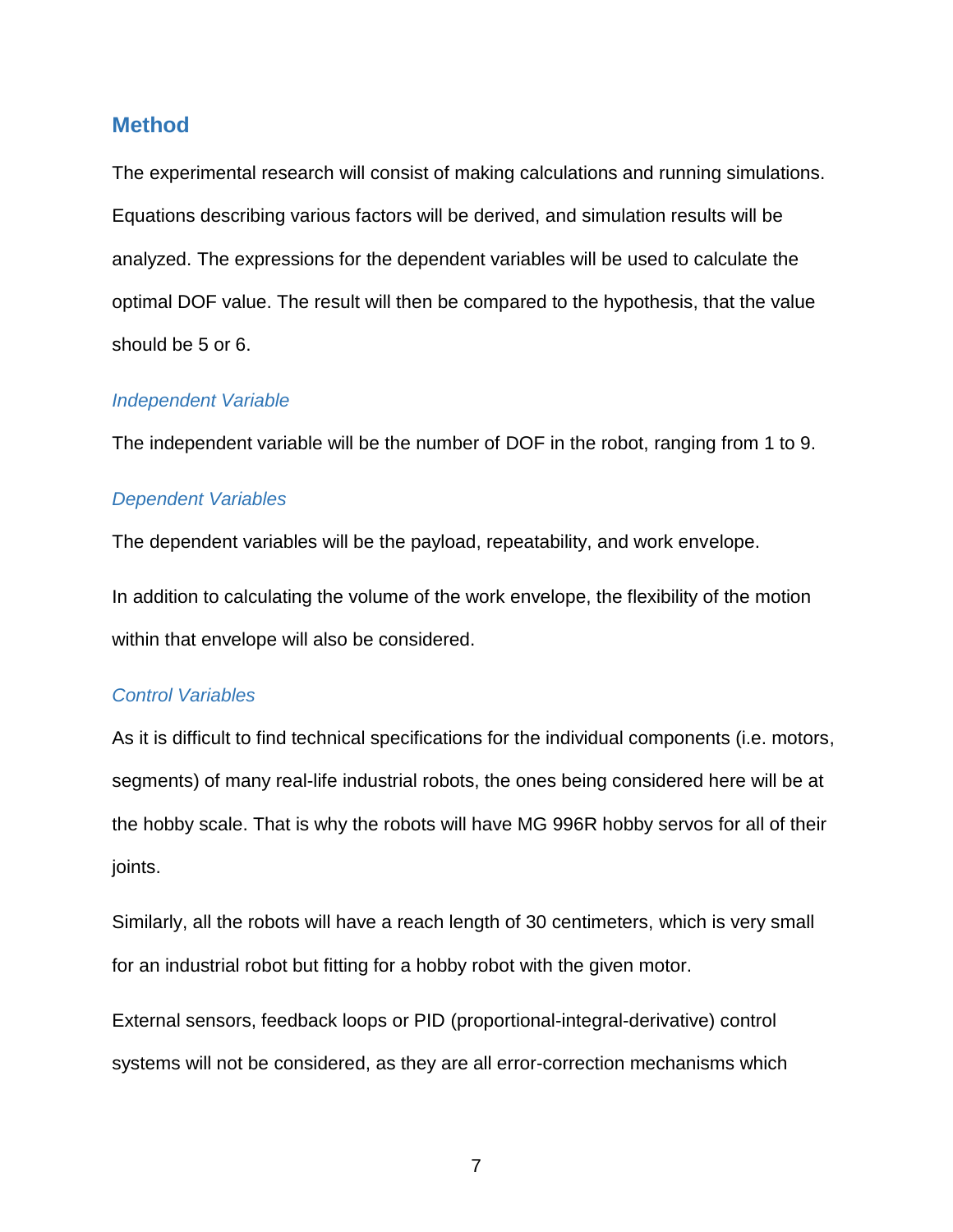would defeat the purpose of the investigation, which is to find the direct relationship between the number of DOF and factors such as repeatability.

#### *Payload*

When making payload calculations, it will be assumed that the arm is in its horizontal reach position, as that is the worst-case scenario in which the motors experience the greatest torque.

There will be two notable assumptions in the payload calculations. Firstly, it will be assumed that the center of mass of the item being held by the manipulator is at the precise location of the end-effector. This assumption must be explicitly stated because if the item is large or has an irregular shape, then that can affect the torque of the item and hence the payload of the robot. And secondly, it will be assumed that the mass of the robot arm is distributed evenly along the length of the arm. This isn't the case for most robots, as their structures often get thinner and lighter towards the end-effector, but this assumption will provide a convenient approximation to observe a correlation.

#### *Work Envelope*

To calculate numerical values for the work envelopes of the robots, forward kinematics will be evaluated with MATLAB code. An iterative solution will be used, in which each of the joint angles are repeatedly incremented by a small angle, so that they sweep from their minimum to their maximum positions. For each of these angle combinations, the forward kinematics will be calculated to find the end-effector's position. Hence, every single point that the robot arm can reach (at a certain joint precision) will be collected.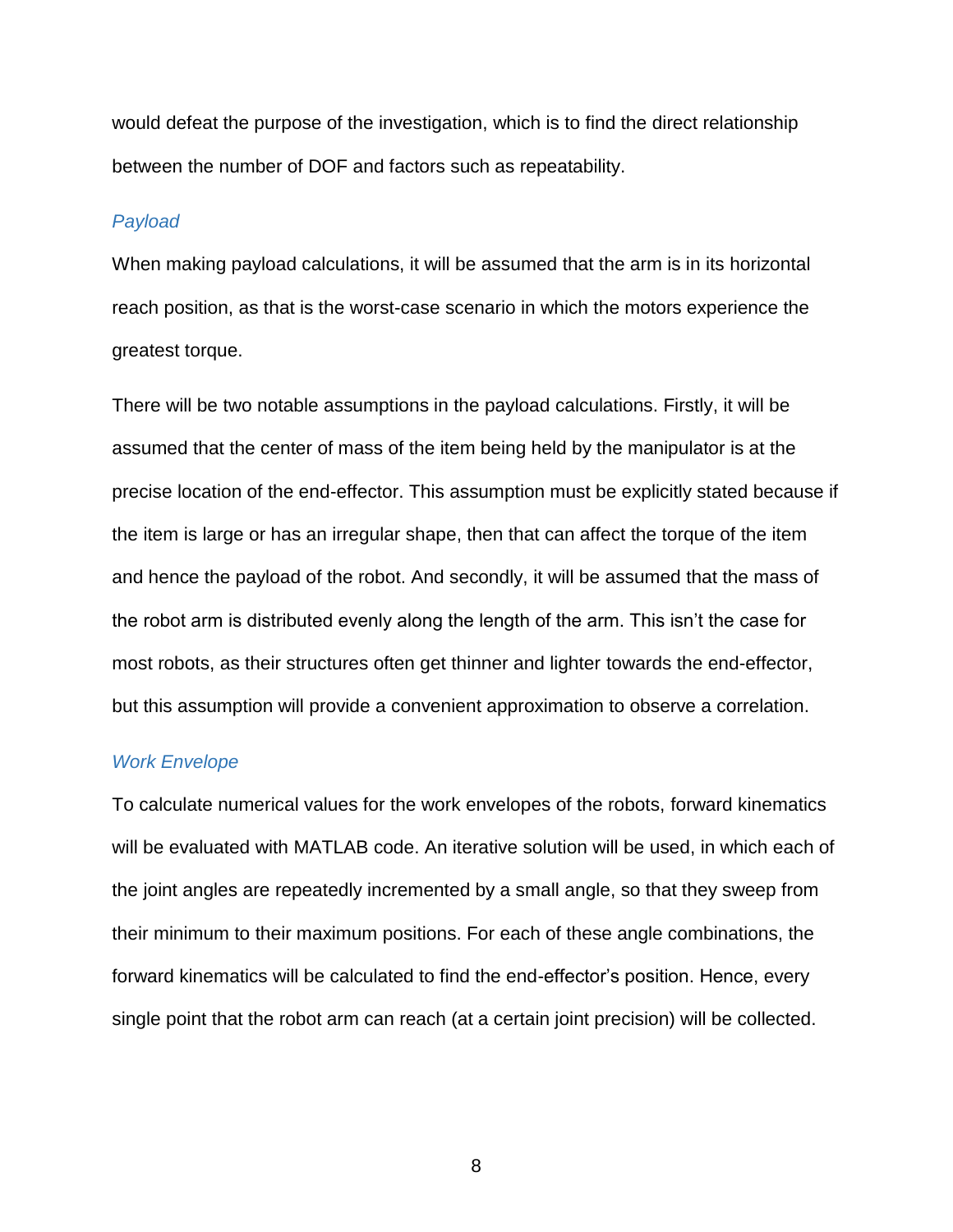However, this alone will not suffice. For example, if one were to use this process on a 1 DOF robot, and then do the same for a up-scaled version of the same 1 DOF robot, the number of points calculated would be the same, but the work envelope for the latter should clearly be larger, indicating that this representation can be flawed. Therefore, the coordinates of each of the calculated points will be rounded to a certain value so that they are all aligned in a 3D grid. This will yield the number of unique points reached, which is indeed representative of the volume of the work envelope.

In addition to the number of unique points, the total number of points reached will also be considered. This is because when there are more degrees of freedom, the same points will be able to be reached in more ways, meaning that the robots will have greater flexibility; and the total number of points reached by the robots will be a fair representation of that. This would be a meaningless measure if the robots had varying reach lengths, but as they are constant (30 centimeters), this variable can be used.

The output of the MATLAB program is visually represented by Figure 3. The indicated points are all the coordinates that a 3 DOF robot can reach. The colors correspond to values of  $log_{10}(V)$ , where V is the number of different ways that the robot can reach the given point.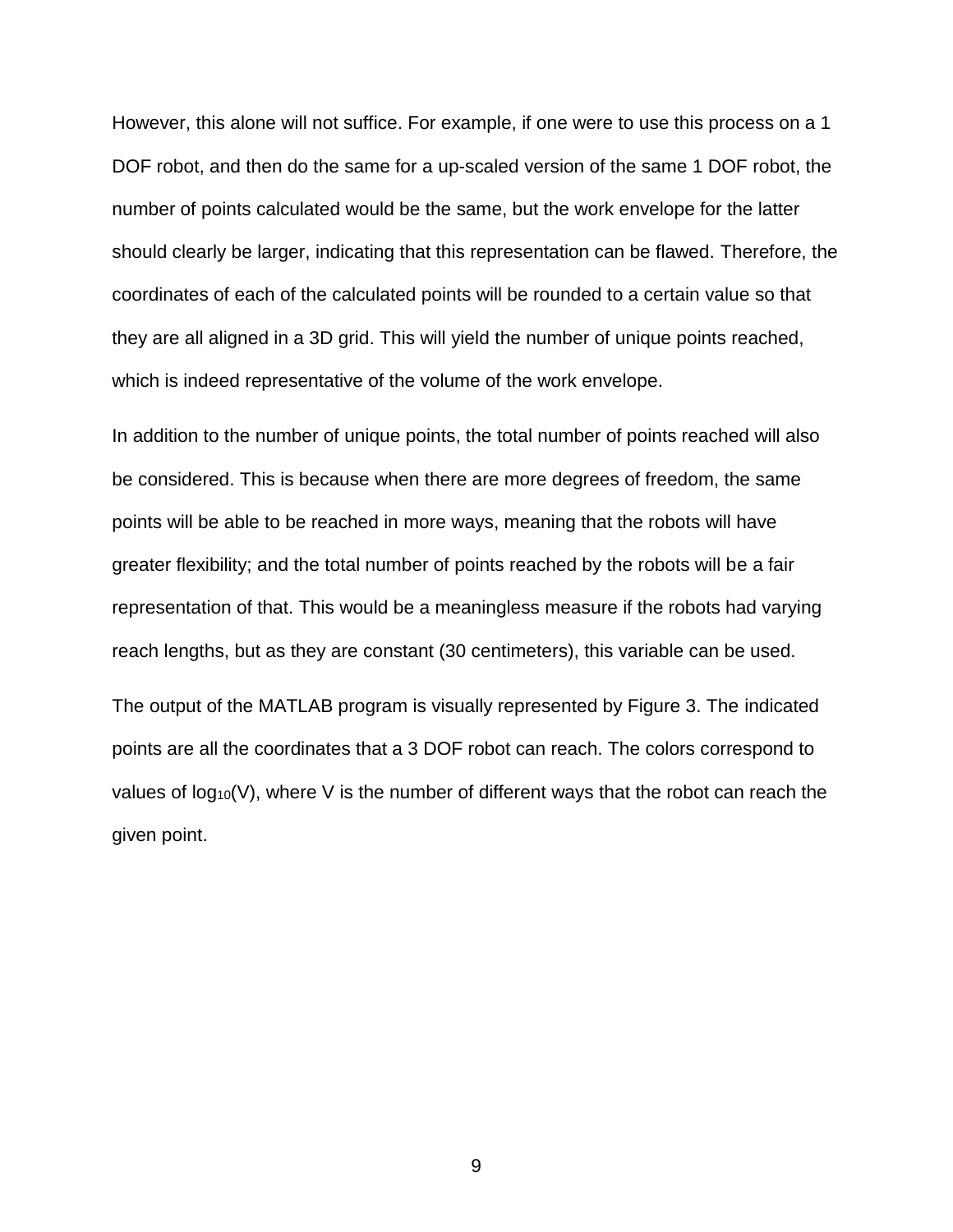

*Figure 3, Work envelope graph generated by MATLAB program*

## *Repeatability*

The repeatability of the robots will be calculated by geometrically sweeping out the angle tolerances of the motors / encoders at each of the joints to the end-effector's position, and finding the root-sum-squared. It will be expressed as ±x where x is a value in centimeters.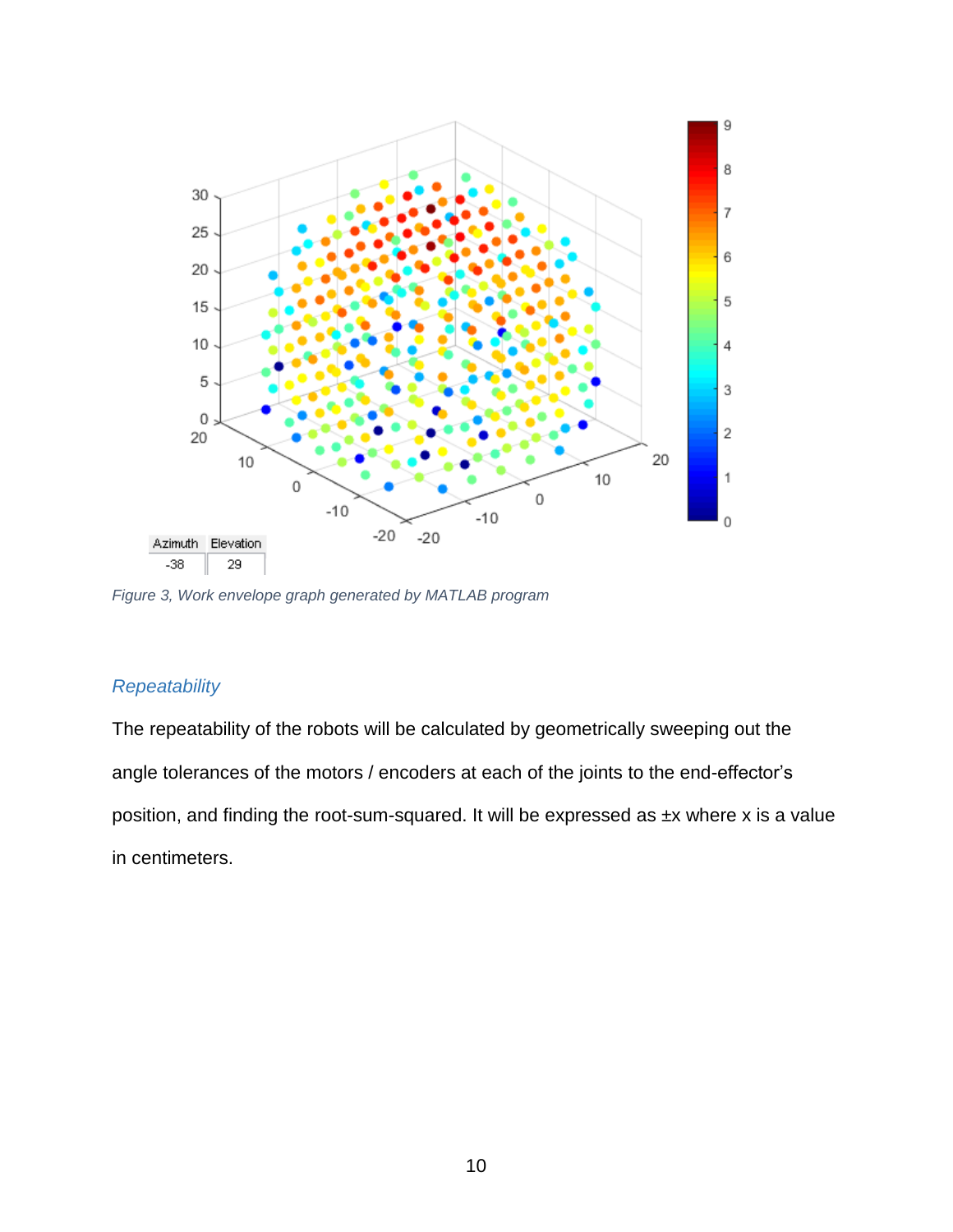### *Robot Configurations*

Nine different robot manipulators, with DOF ranging from 1 to 9, will be studied. These will all have the same reach length of 30 centimeters, for consistency in the work envelope, payload and repeatability calculations. Industrial robots typically have either 5 or 6 DOF, but ones with 4 or 7 can also be found. The robots in this paper that have such many DOF will be designed similarly to standard industrial robot designs. The other robots will have their joints added and removed in a manner that matches the trend (see Figure 3 below). Note that despite the appearance of varying reach lengths in the figure, it will be kept constant.



*Figure 4, Diagram of joint configurations for DOF from 9 to 1 (where 7 to 4 are standard configurations), rendered using OpenSCAD*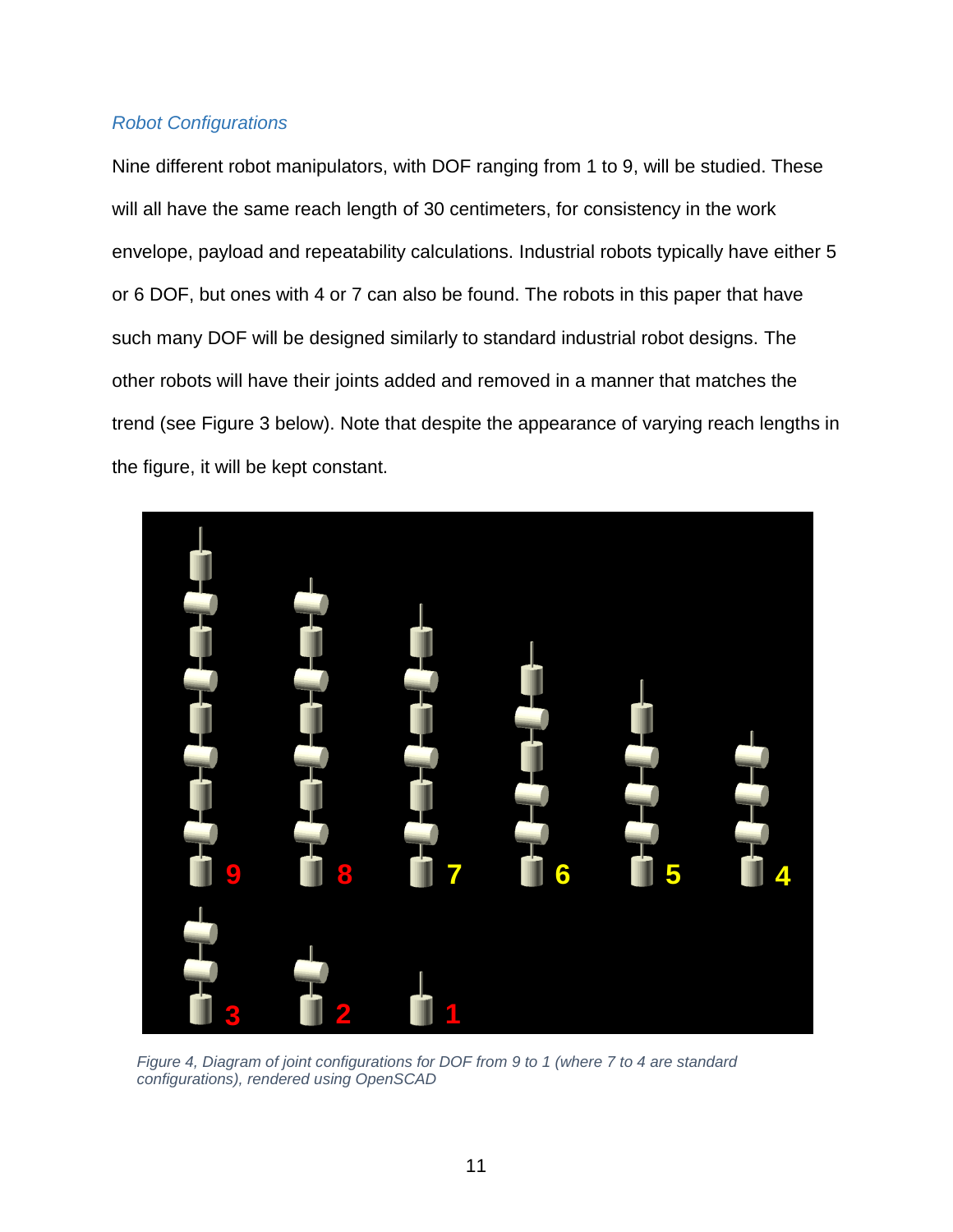#### *Motors*

The motors of the robot manipulators being considered will be modelled after MG 996R hobby servo motors. These are small and inexpensive motors, weighing 57 grams, that are typically used for prototyping projects.

The MG 996R servos are reported to have a stall torque rating of 15kg-cm when powered at 6 volts (MG996R Digital Servo Metal Gear). This value was confirmed experimentally by attaching a 1.5kg load to the motor at 10cm from its axis of rotation; the motor held the load in

*Figure 5, MG996R hobby servo motor*

place, but was not able to move it upwards, as this is only the stall torque. The motor wasn't tested with heavier loads, as it appeared to be under strain, and further tests could have caused physical damage.

The repeatability/resolution of the servo motor was not specified by the seller. It was determined experimentally, by attaching a link (a pen) to the motor to create a simple 1 DOF robot, as shown in Figure 6. This small robot had a reach of 121mm. It was programmed so that it would repeatedly rotate to various positions, and then attempt to return to a target position, where the offset error from the desired position would be measured. By considering the maximum errors, a resolution of  $\pm 7$ mm was found for this specific 1 DOF robot. This value was then used to calculate the angular resolution of the motor as ±3.3 degrees.



*Figure 6, Diagram of repeatability measurement setup*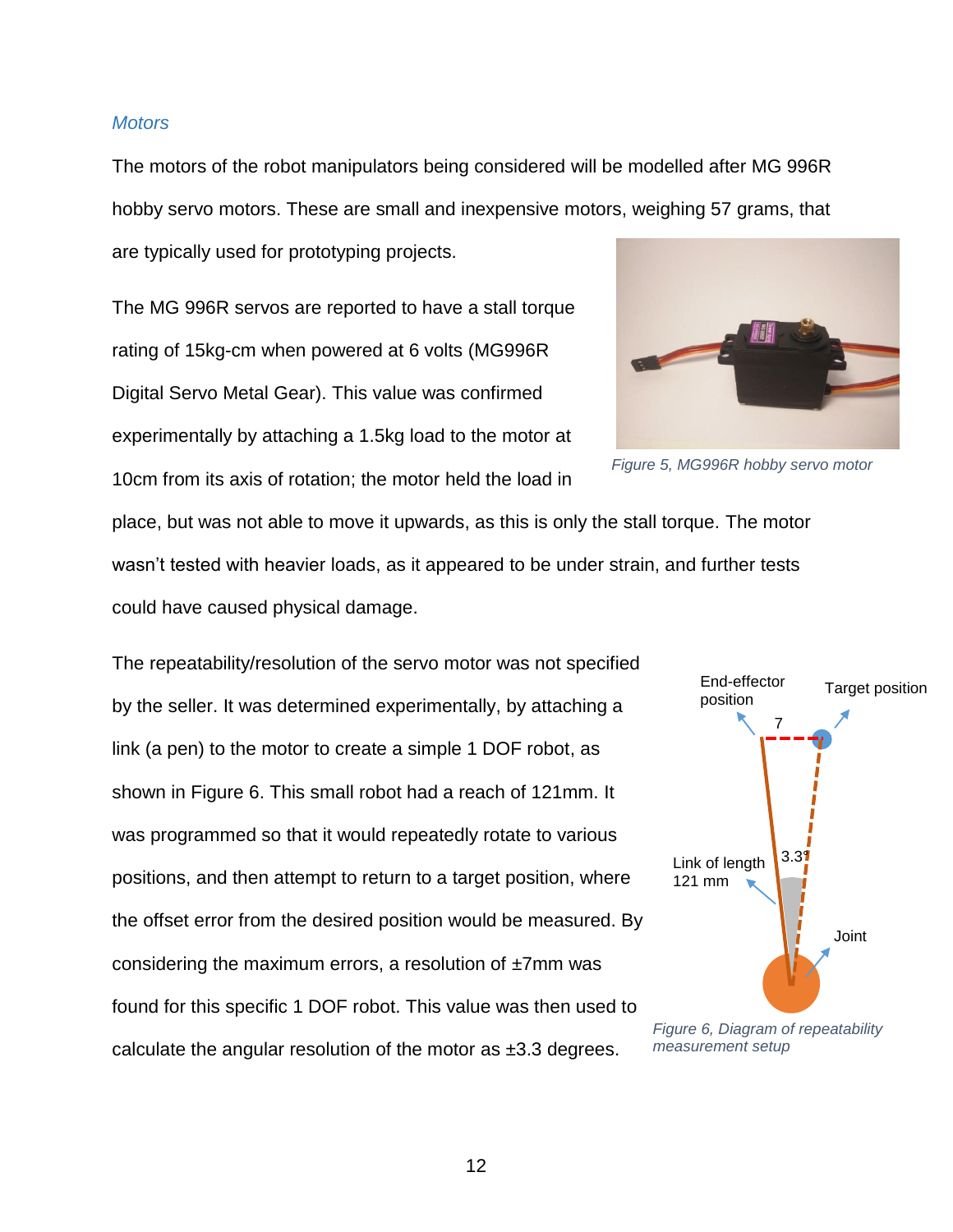And finally, the servo's range of motion was experimentally determined to be 180 degrees.

### *Assumptions*

The assumptions being made in this investigation are outlined below:

- The center of mass of the item being held by the manipulator is at the precise location of the end-effector. Without this assumption, it would be impossible to perform the torque calculations, as the load's shape (and hence location of center of mass) affects the torque.
- The mass of the robot arm is distributed evenly along the length of the arm. This is a convenient approximation made to avoid trivially asserted masses.
- The same motor is used for each joint of every robot. This assumption is for consistency.
- The total reach length of the robots is 30 centimeters. This assumption is also for consistency.
- The individual link lengths in a single arm are equal to each other (equal to reach/DOF). Once again, this is for consistency and simplicity.
- The unique and total number of points that can be reached by the robot, rounded to a certain 3D grid, is a fair representative of the work envelope. This assumption allows us to model the work envelope in terms of the points reached, as doing so otherwise would be much more difficult.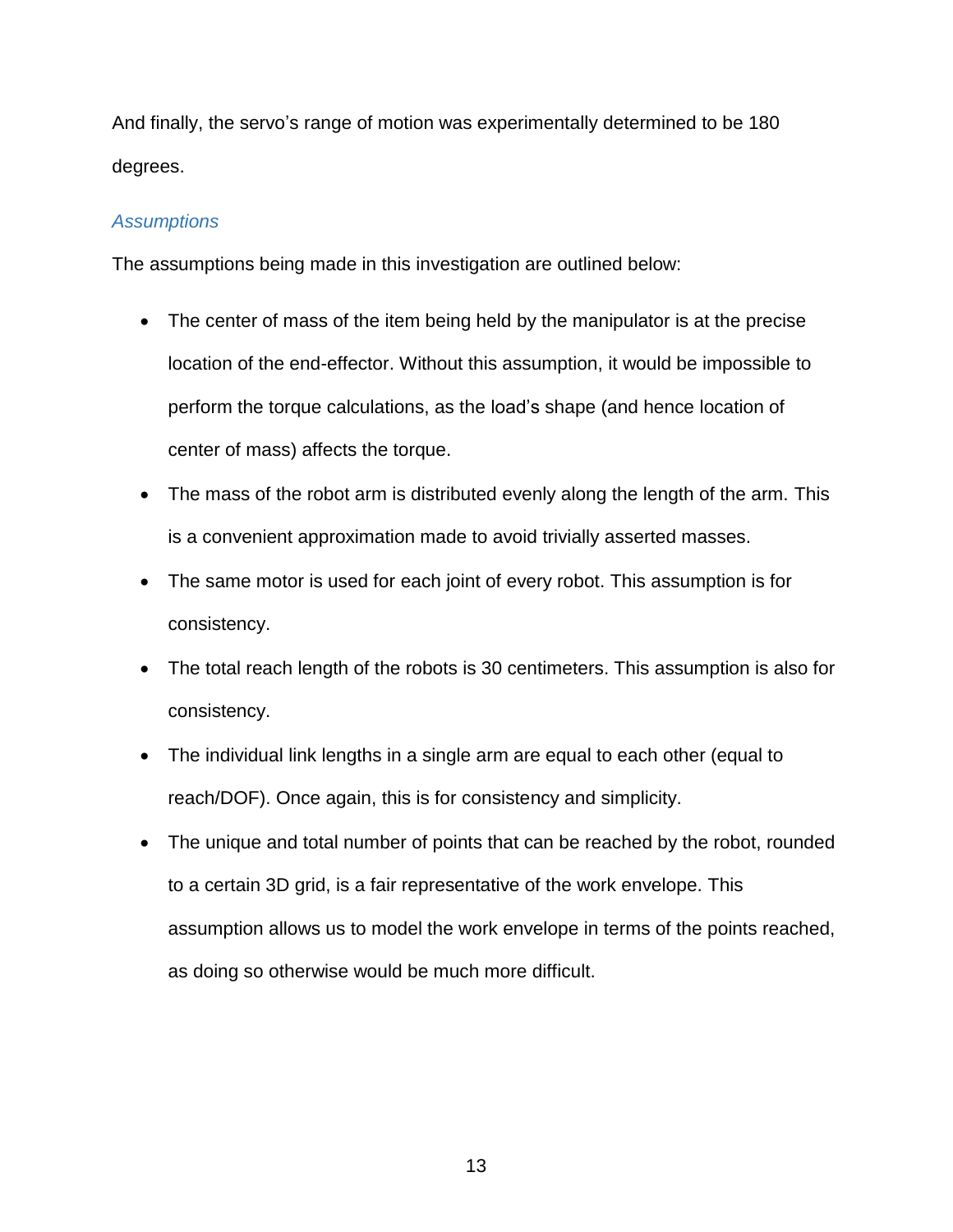## <span id="page-16-0"></span>**Calculations and Simulations**

## <span id="page-16-1"></span>**Payload**

When calculating the payload capacities of the robots, the torque specification of the bottommost motor, the length and the mass of the arm are considered.

The motors weigh 57  $\pm$ 1 grams and have a torque specification of 15kg-cm. Hobbyscale robots are typically 3D printed, so if the links were to be 3D printed using PLA plastic (density of 1.25g/cm<sup>3</sup>), with an infill density of 25%, and were to have a crosssectional area of 2cm\*2cm=4cm<sup>2</sup>, then the mass of the arm without the motors should be  $1.25^*0.25^*(4^*30) = 37.5$  grams.

In the first robot, with 1 DOF, the axis of rotation is vertical, meaning that this joint doesn't have to apply a force to resist gravity. As long as the structural integrity of the robot is sufficient, this robot won't have any payload limitations. The payload can therefore be considered as infinite or an arbitrarily large value.

The second joint of the robot with 2 DOF has to hold up the arm and the load against gravity. The torque of the arm on the second motor can be shown as  $(15/2)^*(37.5/2)$  qcm because the second link composes half the mass of the whole 3D printed arm structure, and its center of mass is at the center of the link, which is 15/2 cm away from the motor. The torque expression can be used to calculate the payload:

 $T = (15/2)^*(37.5/2) + 15^*P = 15^*1000$  P = 990.625 grams

Similarly, in the 3 DOF robot, the second joint must be considered again because it is the one that will be subjected to the greatest torque. This time, the torque expression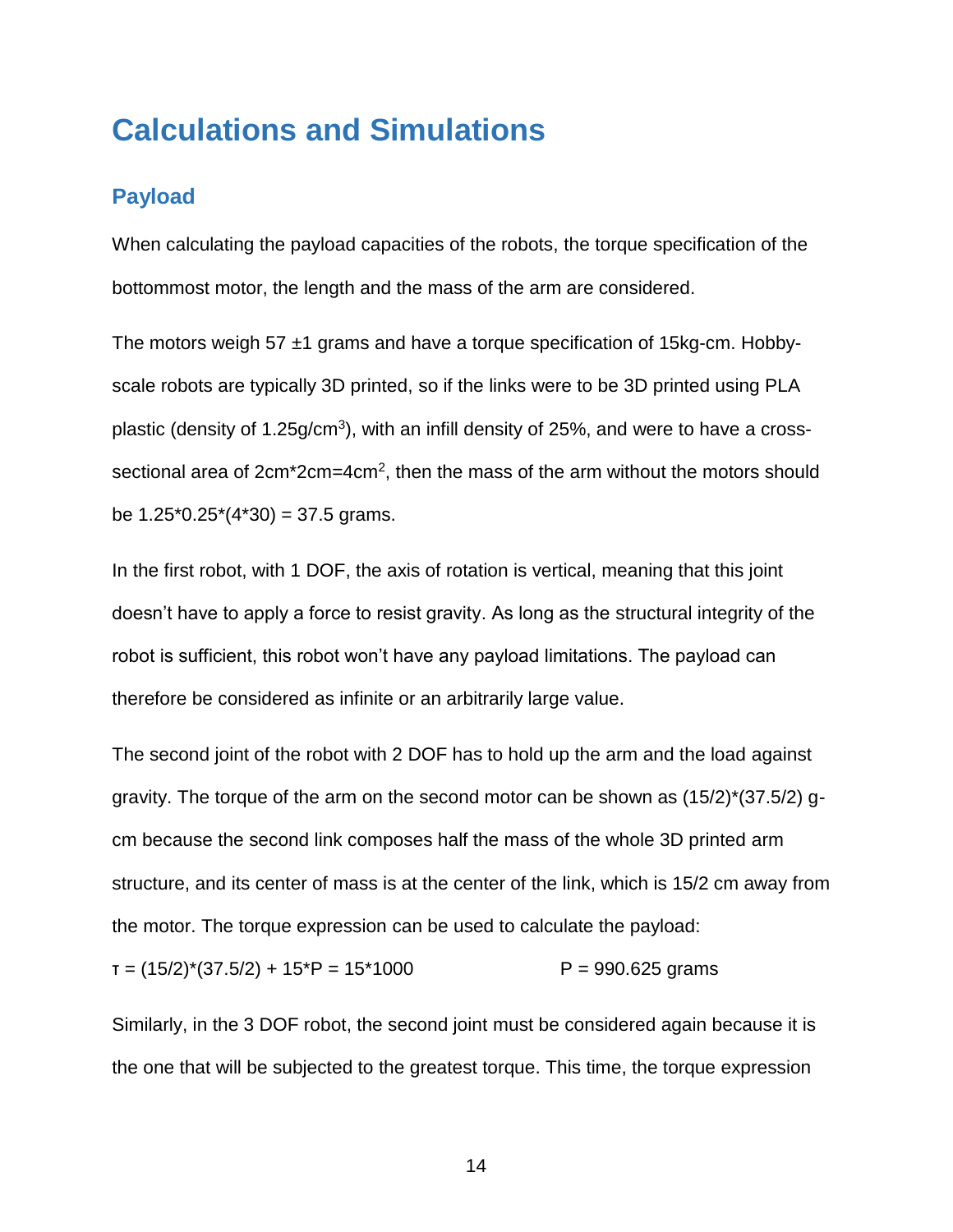will also include the mass of the third motor, and can be shown by:

$$
T = (20/2)^*(37.5^*(2/3)) + (20/2)^*57 + 20^*P = 15^*1000
$$
 P = 709 grams

Following the same reasoning, the payload can be generalized as:

$$
P = \frac{15 * 1000 - \frac{30 - \frac{30}{n}}{2} * [37.5 * (1 - \frac{1}{n}) + 57 * (n - 2)]}{30 - 30/n}
$$

With this equation, a table of DOF vs payload can be generated:

| <b>DOF</b>     | Payload            |
|----------------|--------------------|
| $\mathbf 1$    | N/A                |
| $\overline{2}$ | 990 g              |
| $\mathbf{3}$   | 710g               |
| $\overline{4}$ | 600 g              |
| $\sqrt{5}$     | 520 g              |
| $\,6\,$        | 470 g              |
| $\overline{7}$ | $\overline{420}$ g |
| $\bf 8$        | 380 g              |
| $9\,$          | 350g               |

*Table 1, Effect of DOF on Payload*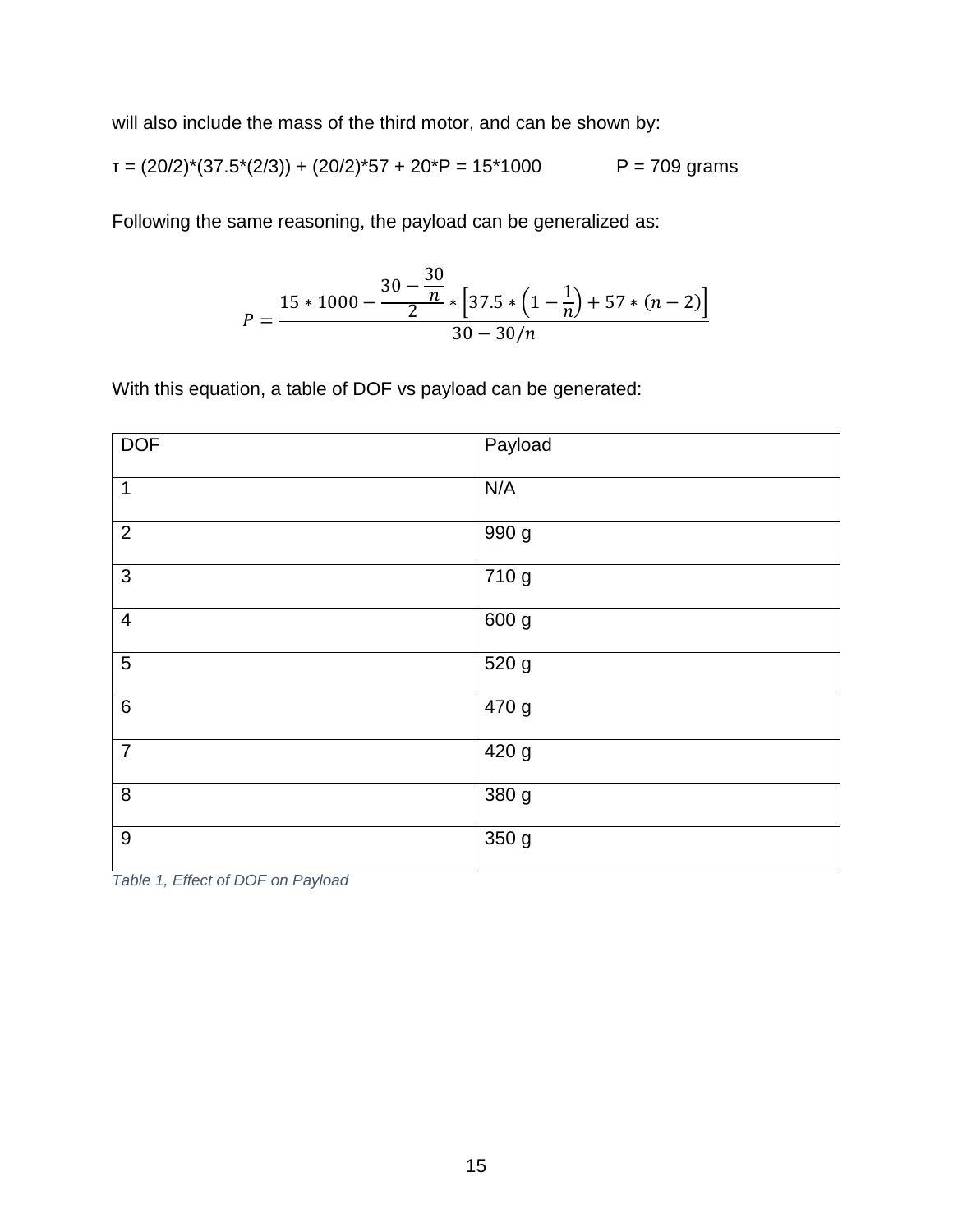### <span id="page-18-0"></span>**Repeatability**

The repeatability of the 1 DOF robot can be calculated easily. As it only has one joint, and one link of length 30 cm, the angular repeatability  $(\pm 3.3^{\circ})$  can be extrapolated to the end-effector as shown:

 $r = 2 \cdot \pi \cdot 30 \cdot (3.3/360) = 1.7$  cm

Repeatability =  $±1.7cm$ 

Note that in the above expression, the repeatability was considered as an arc, instead of a straight line, from the target position to the maximum error position. This approximation may result in very small differences, but they will be negligible.

For the next robot, two joints and two respective links of length 15cm must be considered. If these two joints rotated in the same direction, they could have just been added; however, as they move the end-effector in perpendicular directions, the Pythagorean theorem will be used instead, by calculating the root-sum-squared:

$$
r = \sqrt{((30^*k)^2 + (15^*k)^2)} = 1.9
$$

Repeatability =  $\pm$ 1.9cm

Note that the substitution  $k = 2^{*}\pi^{*}(3.3/360)$  has been made for simplicity.

As more degrees of freedom are added, the joint configurations of the robots get increasingly complex. That is why for the sake of consistency, all of the following repeatability values will also be calculated using the simple root-sum-squared method.

In the robot with 3 DOF, the repeatability can therefore be shown as:

 $r = \sqrt{(30^k)(2 + (20^k)(2) + (10^k)(2))} = 2.2$ 

Repeatability =  $\pm 2.2$ cm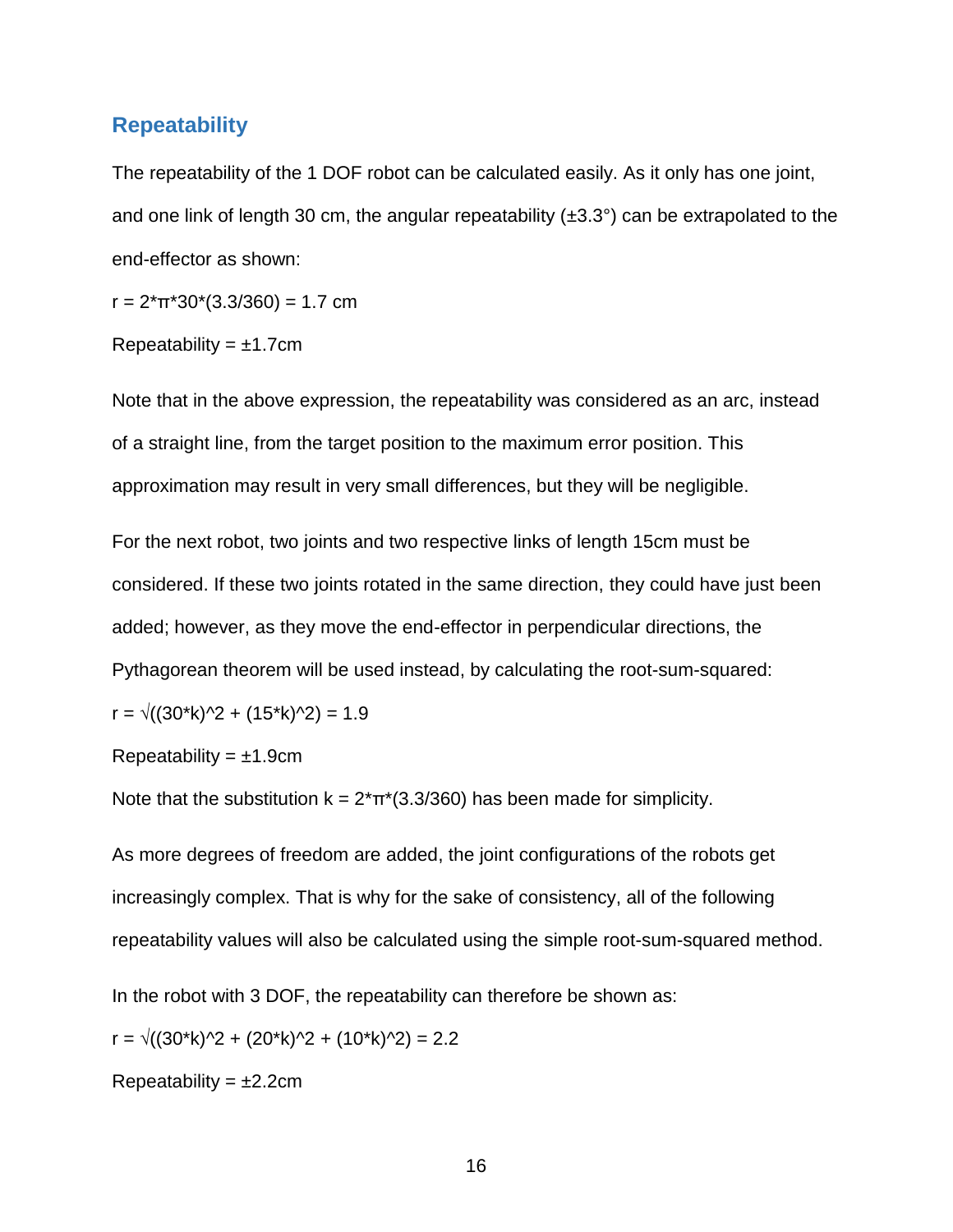It follows that the repeatability of the 4 DOF robot is:

 $r = \sqrt{(30^*k)^2 + (22.5^*k)^2 + (15^*k)^2 + (7.5^*k)^2} = 2.4$ 

Repeatability =  $\pm 2.4$ cm

The same root-sum-squared method is applied to the next robots, and a table of DOF

vs repeatability is constructed:

| <b>DOF</b>     | Repeatability |
|----------------|---------------|
| $\mathbf{1}$   | ±1.7cm        |
| $\overline{2}$ | ±1.9cm        |
| 3              | ±2.2cm        |
| $\overline{4}$ | ±2.4cm        |
| 5              | ±2.6cm        |
| $6\phantom{1}$ | ±2.7cm        |
| $\overline{7}$ | ±2.9cm        |
| 8              | ±3.1cm        |
| $9\,$          | ±3.2cm        |

*Table 2, Effect of DOF on Repeatability*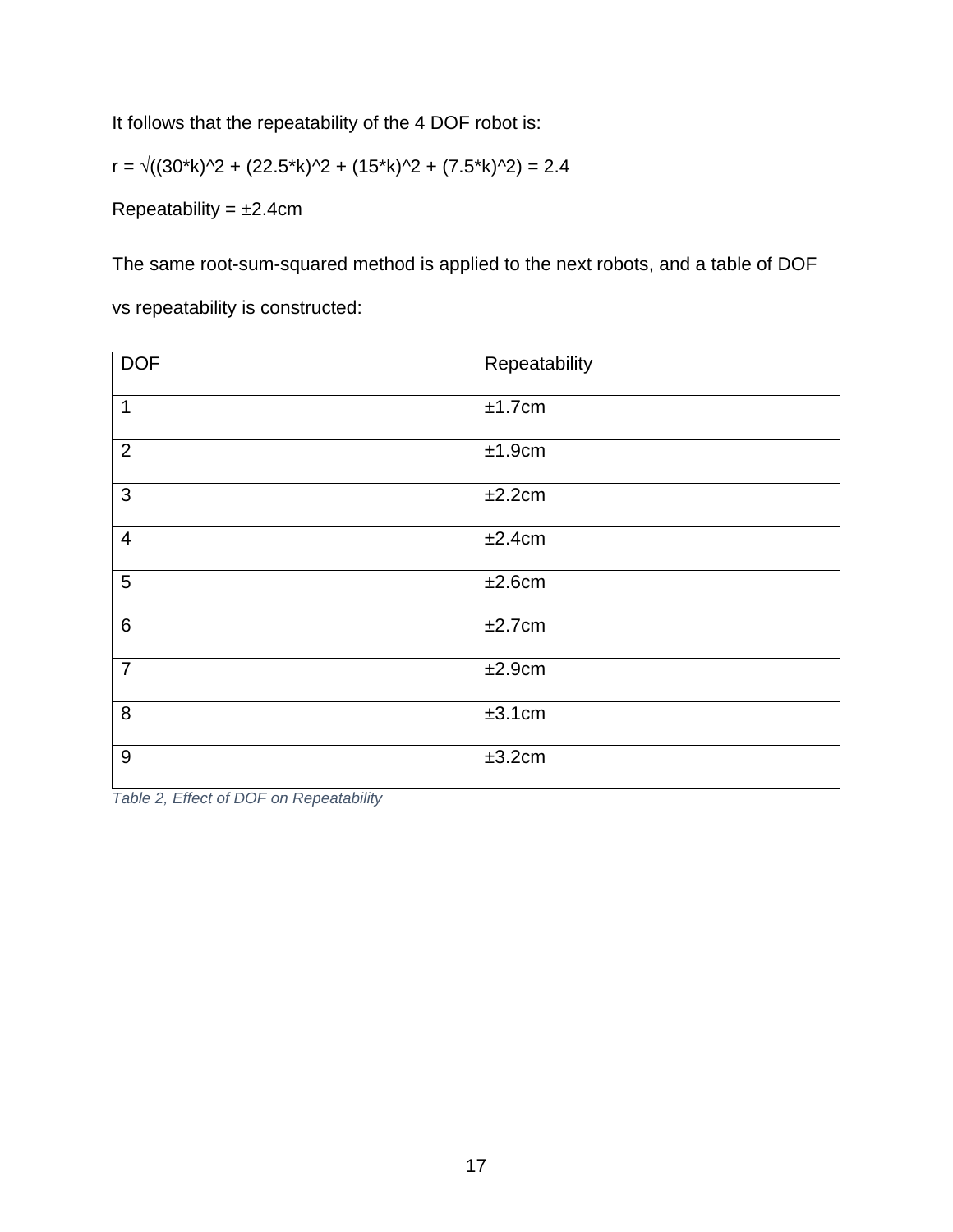## <span id="page-20-0"></span>**Work Envelope**

The work envelopes of the robots were evaluated by a program written by the author in MATLAB, based on the concept of robot forward kinematics (see appendix). This program returns two numbers: the first gives the number of unique points that the robots can reach, where the each of the coordinates are rounded to the nearest 5; the second number gives the total number of points that the robot can reach.

The program was executed with its parameters set to a reach length of 30, angle increments of 0.06 radians, and a maximum angle of pi/2 from the zero position. The data can be seen below:

| <b>DOF</b>      | <b>Unique Points</b> | <b>Total Points</b>   |
|-----------------|----------------------|-----------------------|
| $\mathbf{1}$    | 1                    | 54                    |
| $\overline{2}$  | 93                   | 2,862                 |
| 3               | 342                  | 151,686               |
| $\overline{4}$  | 490                  | 8,039,358             |
| $5\phantom{.0}$ | 605                  | 426,085,974           |
| 6               | 743                  | 22,582,556,622        |
| $\overline{7}$  | N/A                  | 1,196,875,500,966     |
| 8               | N/A                  | 63,434,401,551,198    |
| 9               | N/A                  | 3,362,023,282,213,494 |

*Table 3, Effect of DOF on Unique and Total Points Reachable*

#### *Legend:*

Roman = Computed by MATLAB

**Bold** = Estimated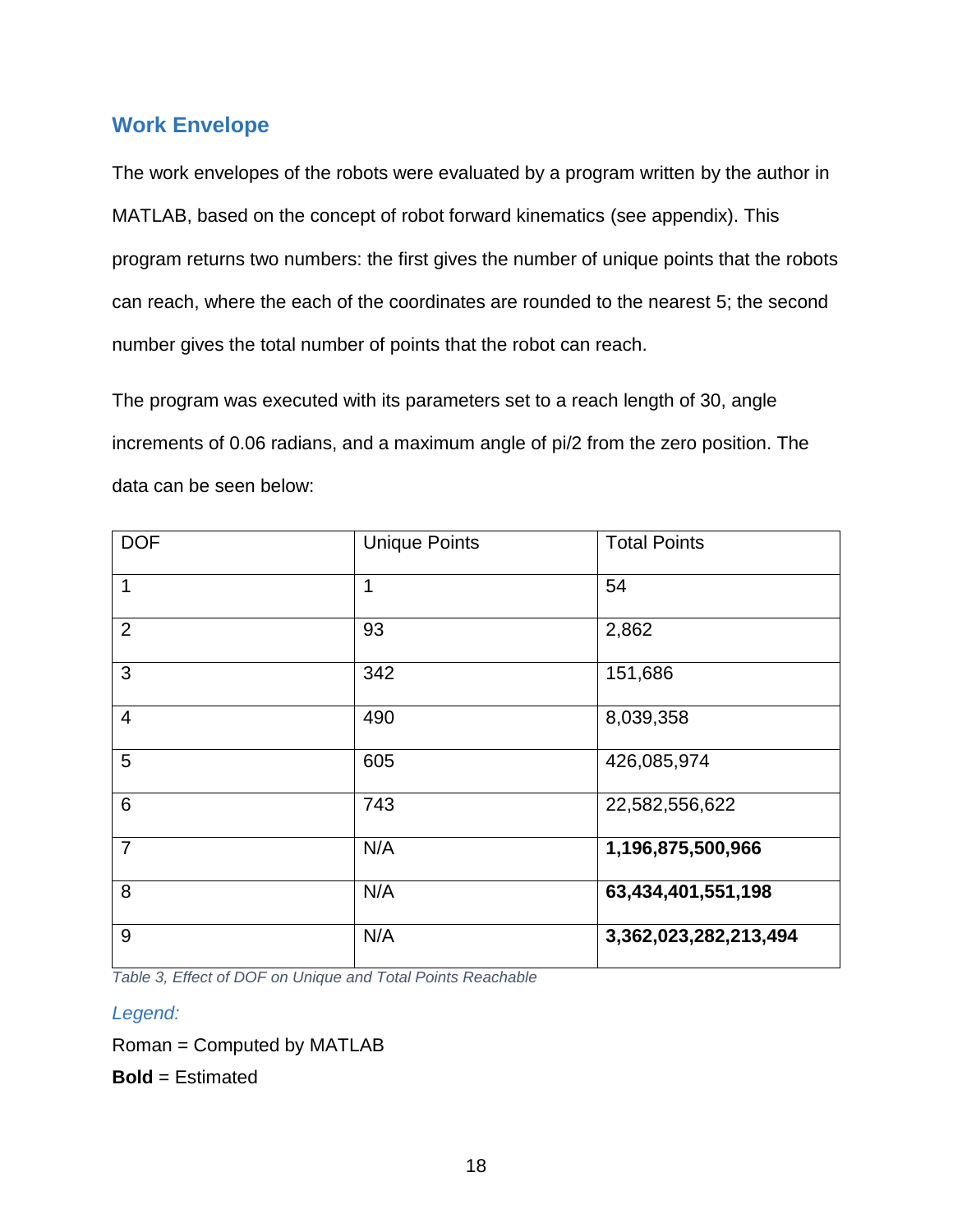When one examines the total points column, it can be found that each of the computed values are exactly 53 times the previous. This can be explained by the fact that with each new DOF, the number of total iterations should be multiplied by a constant, which is equal to the range of the iterations divided by the iteration increment:

#### 2<sup>\*</sup>(pi/2) / 0.06 ≈ 52.36

When rounded upwards to the nearest integer, this yields 53. Hence, for the robots with DOF 7 and above, the values were calculated by multiplying the previous by 53, instead of using MATLAB.

Additionally, some of the unique point values haven't been given values, because the MATLAB computation time increases geometrically with each new DOF, meaning that those with a large number take too long to compute practically. However, as shown in the analysis section below, the values form a clear linear trend, which will suffice in extrapolating the greater values.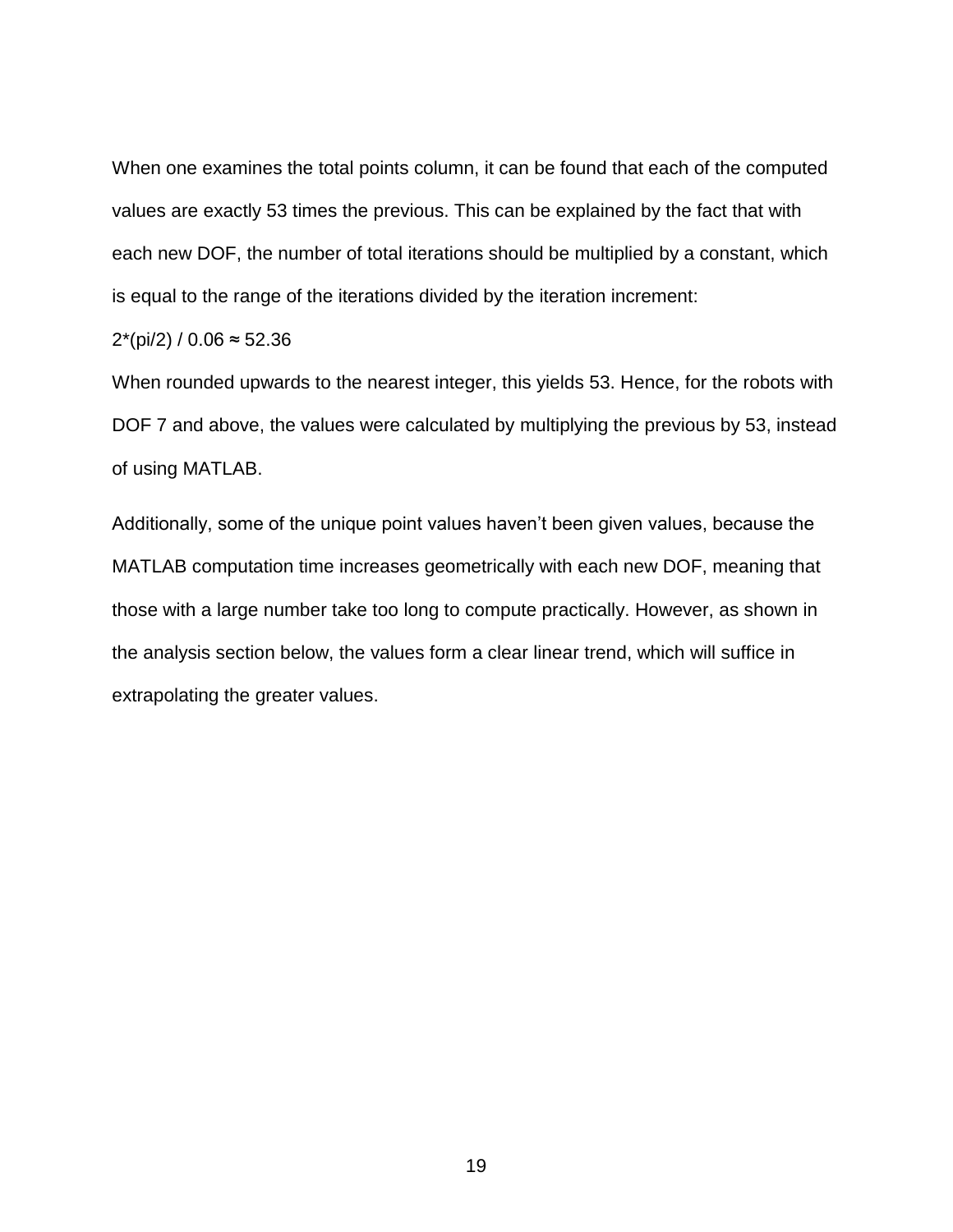## <span id="page-22-0"></span>**Analysis**







*Graph 2, Work Envelope Points vs. DOF*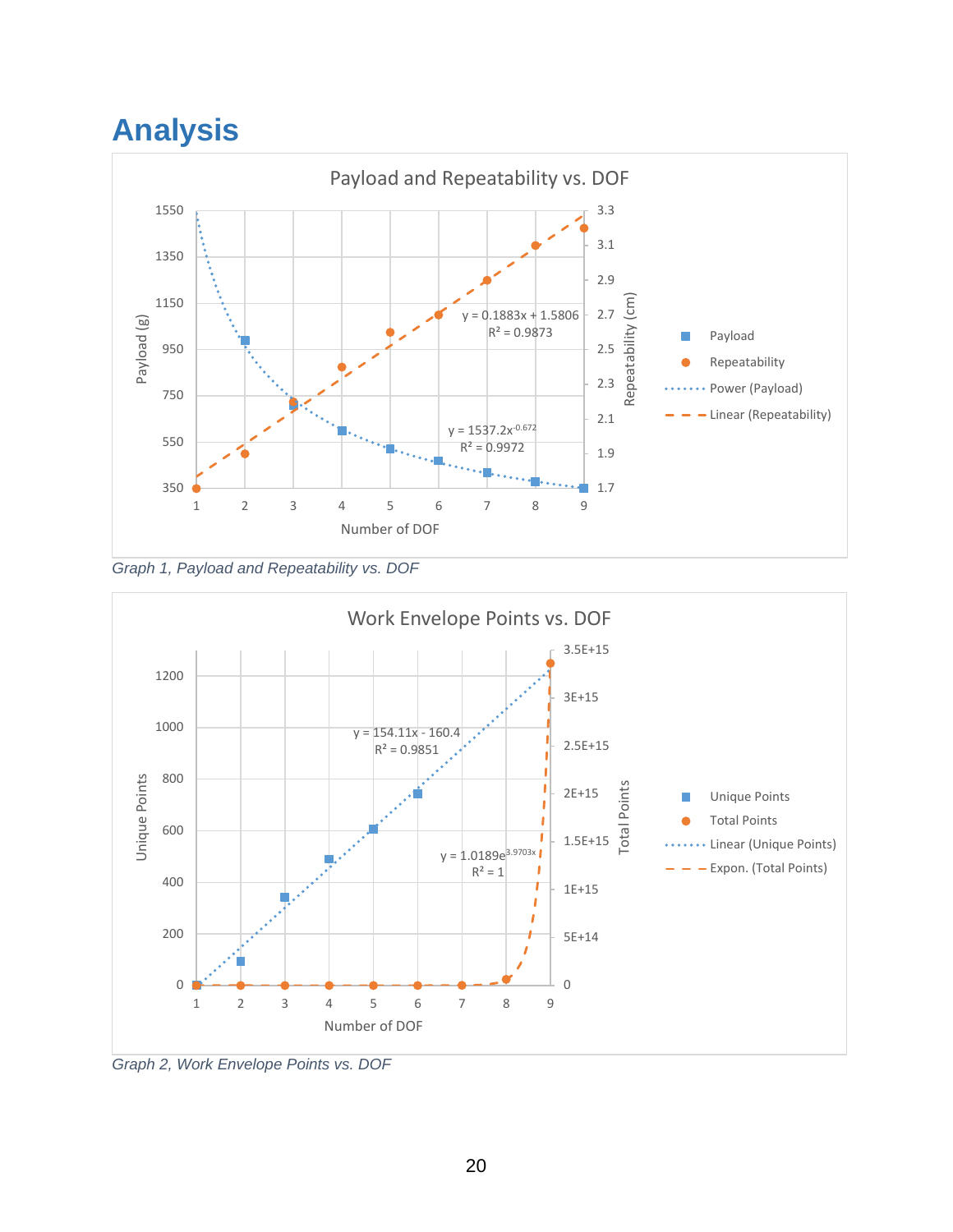To be able to compare the different variables and deduce the optimal value for the DOF, they need to have equivalent scales. Each of the variables must carry the same weight in this calculation, because the robot in question is to be as balanced and well-rounded as possible. Hence, each of the variables will be converted to a scale from 0 to 1, by dividing their best fit curve equations by their maximum values (in the DOF domain of 1 to 9).

Additionally, as a value of 1 will be the desirable/preferable value for each variable, the expressions will be subtracted from 1 if they are the opposite. For example, the scaled repeatability expression will be subtracted from 1, because larger repeatability numbers mean greater errors, which are not preferable, and must therefore be expressed by smaller index values.

#### Payload

The payload has a maximum value of 1537.2 when the DOF is 1. Although in practice, when the DOF is 1, the payload should be infinite, one can still find a value for the payload by extrapolating the best fit curve to x=1.

 $B_1 = 1537.2x^{-0.672}/1537.2 = x^{-0.672}$ 

#### **Repeatability**

The maximum value occurs when the DOF is 9. The repeatability value from the best fit curve at this x value is  $y_0 = 0.1883*9 + 1.5806 = 3.2753$ 

 $B_2 = 1 - ((0.1883x + 1.5806) / 3.2753)$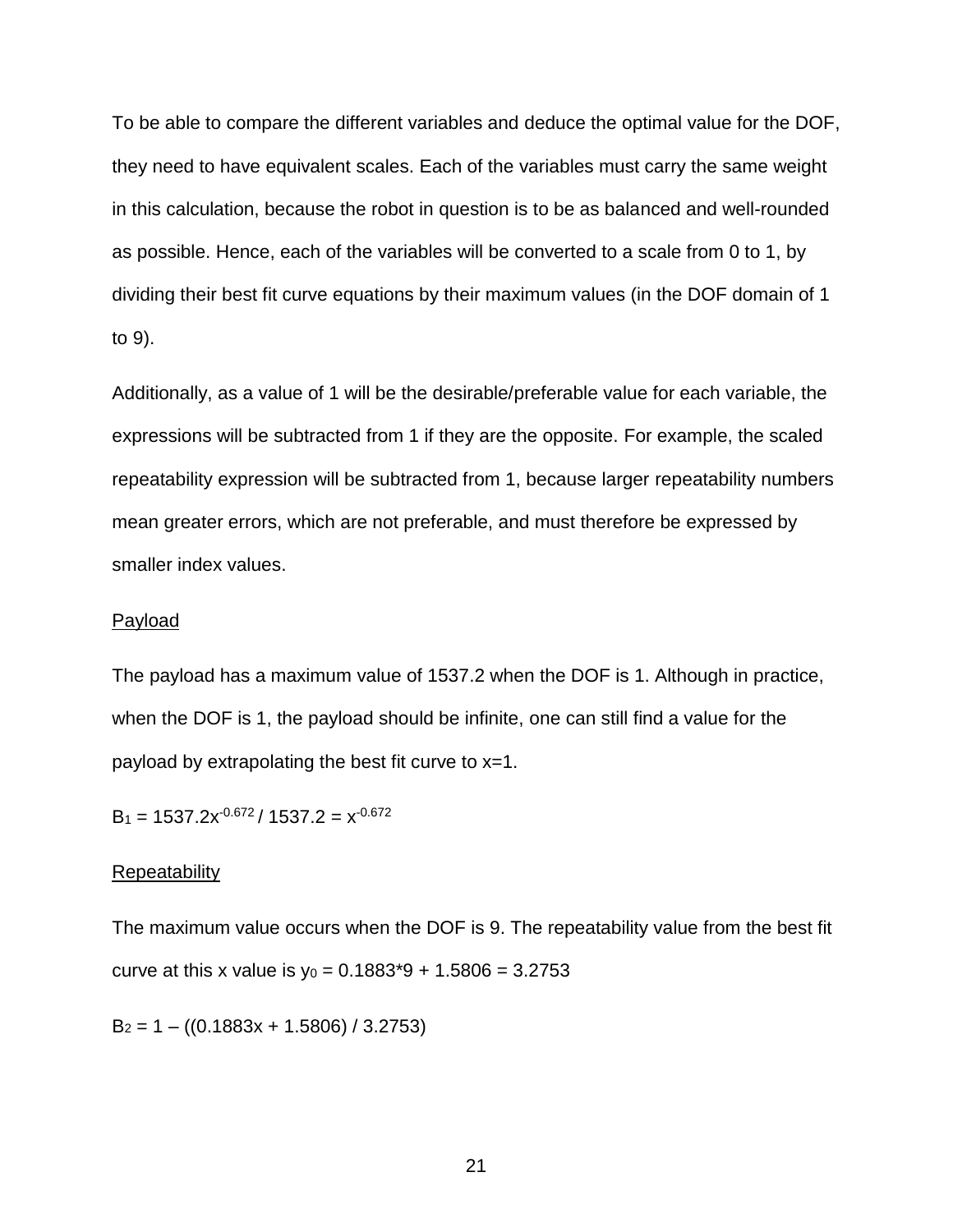#### Work Envelope – Unique Points (Reachable Space)

The maximum value happens at x=9, and is  $y_0 = 154.11*9 - 160.4 = 1226.59$  $B_3 = (154.11x - 160.4) / 1226.59$ 

#### Work Envelope – Total Points (Flexibility)

The maximum value happens at x=9, and is y<sub>0</sub> = 1.0189e<sup>3.9703\*9</sup> ≈ 3.36237... E15

 $B_4 = 1.0189e^{3.9703x} / y_0 = e^{3.9703(x-9)}$ 

#### Unifying Expressions

As both  $B_1$  and  $B_2$  (payload and repeatability) are decreasing functions of the DOF, and B<sup>3</sup> and B<sup>4</sup> (unique and total points) are increasing, both pairs are added individually, and then the intersection of the two sum functions is found.



*Graph 3, Graph of y=B1+B<sup>2</sup> and y=B3+B<sup>4</sup>*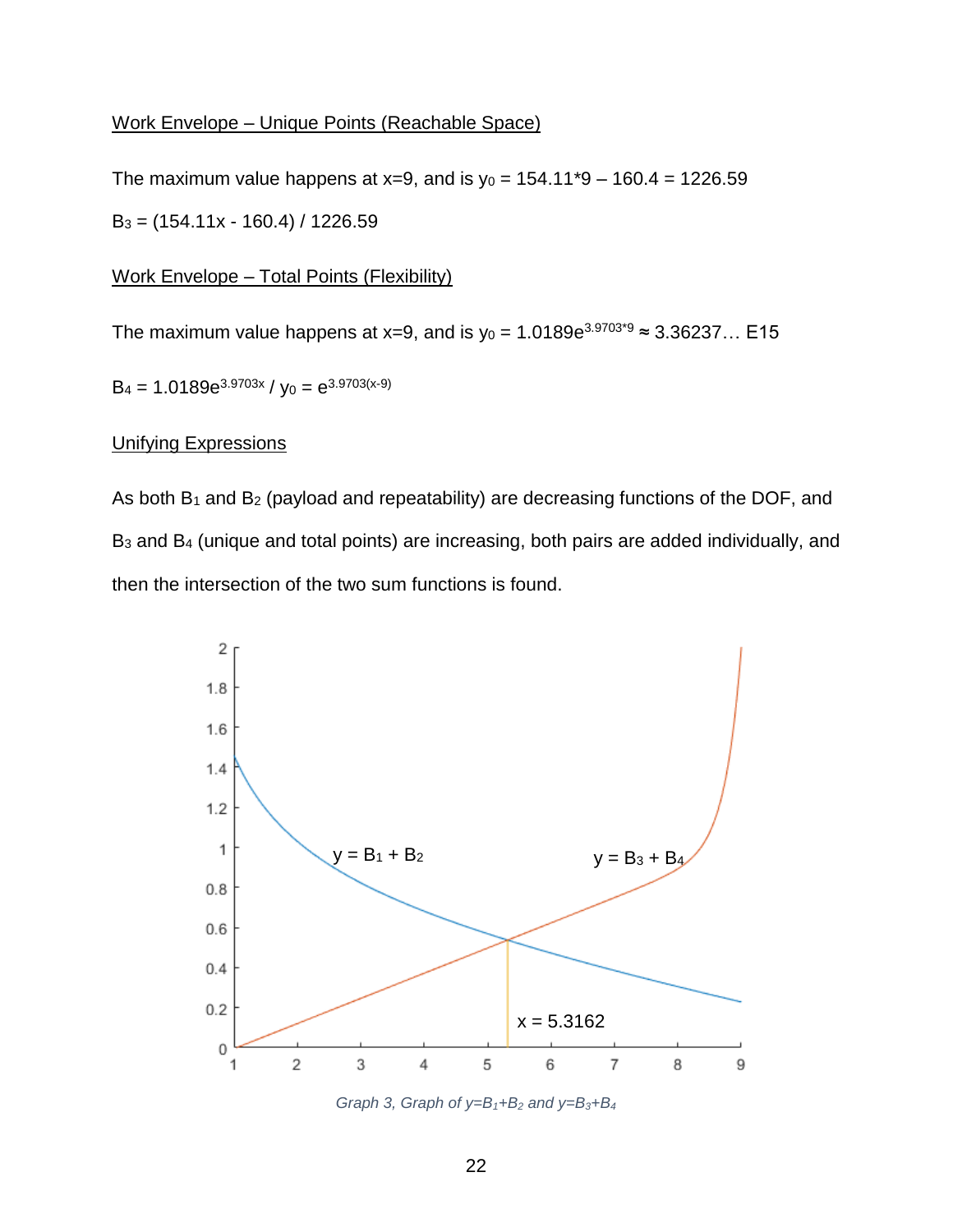When the intersection of the two functions is computed numerically, this result is found:  $x = 5.3162 \approx 5$ 

## <span id="page-25-0"></span>**Conclusion**

In this extended essay, the relationship between the number of degrees of freedom in an articulated robot arm, and the repeatability, payload, and work envelope has been investigated. This has been done by modelling each of these variables, either through straightforward calculations or through MATLAB computations. These models were converted to index values between 1 and 0, and were then manipulated so that the DOF value which yielded the most balanced robot in terms of the various specifications could be found.

The optimal number of degrees of freedom for the described robot has been found to be 5. This matches what had initially been expected (5 to 6), and what is typically used in the industry. It can therefore be concluded that the most commonly used robots in industries are in fact the most balanced and well-rounded robots, in terms of specifications.

It should be noted that the robot configuration and the specifications of the motors used are bound to have an effect on the results. Therefore, the fact that the robot being modelled was based on hobby-scale robots has the implication that the result may not be completely applicable to the larger industrial robots. The investigation could therefore be improved by studying industrial robots with specific industrial servo motors. Further improvements could be made by removing the assumptions made throughout this essay, such as the assumption that all the link lengths were of equal length and mass.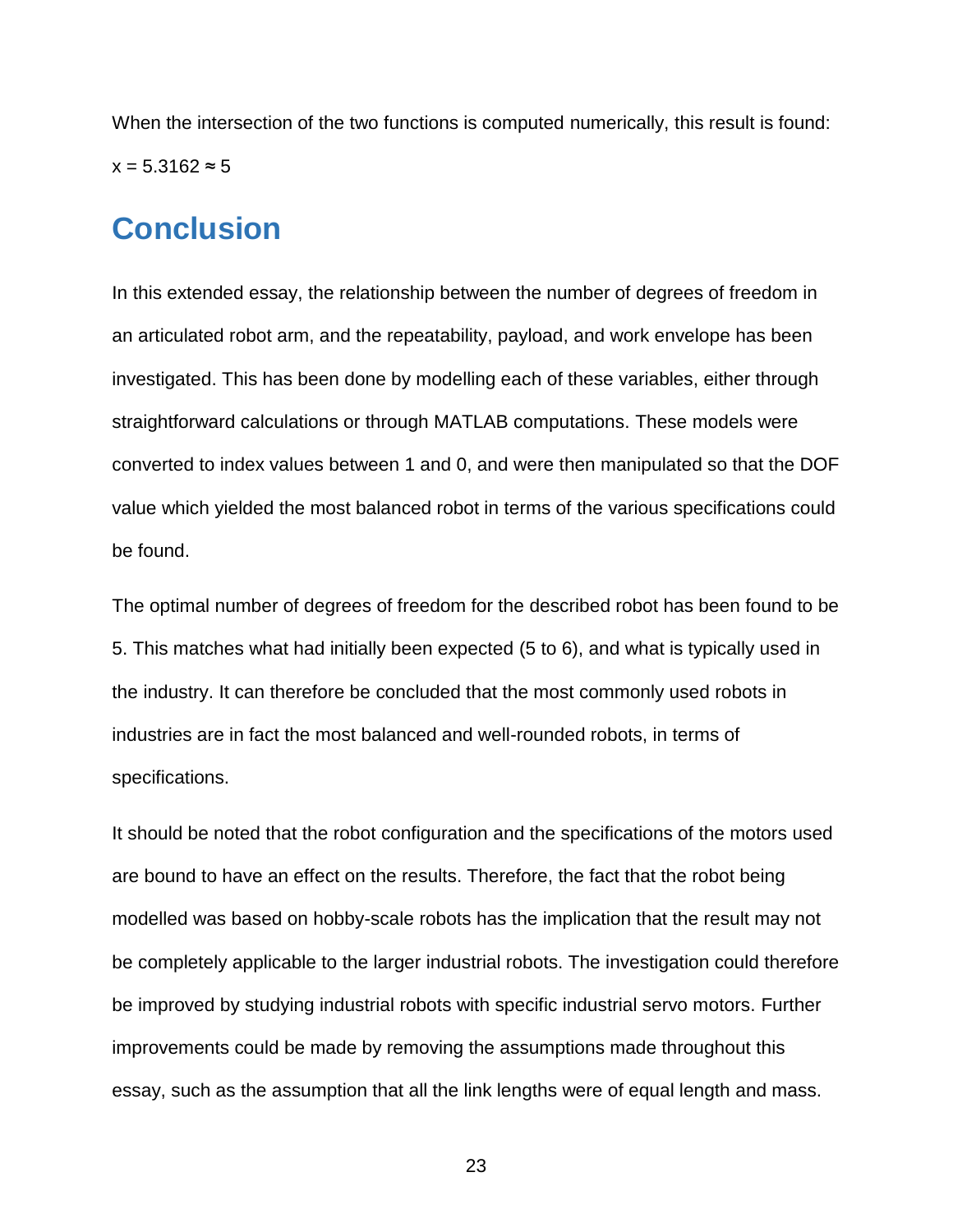## <span id="page-26-0"></span>**Works Cited**

- Kucuk, Serdar and Zafer Bingul. "Robot Kinematics: Forward and Inverse Kinematics." Cubero, Sam. *Industrial Robotics: Theory, Modelling and Control*. Pro Literatur Verlag, 2006. <http://www.intechopen.com/books/industrial\_robotics\_theory\_modelling\_and\_co ntrol/robot kinematics forward and inverse kinematics>.
- "MG996R Digital Servo Metal Gear." 25 September 2016. *Ebay.* <http://www.ebay.com.au/itm/MG996R-Digital-Servo-Metal-Gear-Steering-Servo-Helicopter-RC-Car-Boat-Model-/191862737980>.
- "Robot Arm Configurations." 2016. *Robot Basics.*
- RobotWorx. "It's All About That Strength Robot Payloads." n.d. *RobotWorx.* <https://www.robots.com/articles/viewing/it-s-all-about-that-strength-robotpayloads>.
- —. "What are the main types of robots?" n.d. *RobotWorx.* <https://www.robots.com/faq/show/what-are-the-main-types-of-robots>.
- —. "What is a work envelope?" n.d. *RobotWorx.* <https://www.robots.com/faq/show/what-is-a-work-envelope>.
- —. "What is robot repeatability?" n.d. *RobotWorx - Used Robots.* <https://www.usedrobots.com/faq/question/what-is-robot-repeatability>.
- Ross, Larry, et al. *Robotics: Theory and Industrial Applications*. Goodheart-Willcox, 2010. <http://www.g-w.com/pdf/sampchap/9781605253213\_ch02.pdf>.
- United States Department of Labor. "Industrial Robots and Robot System Safety." n.d. *Occupational Safety & Health Administration.* <https://www.osha.gov/dts/osta/otm/otm\_iv/otm\_iv\_4.html>.
- Vex Robotics. "10.2: Degrees of Freedom." n.d. *Vex Robotics Curriculum.* <http://curriculum.vexrobotics.com/curriculum/lifting-mechanisms/degrees-offreedom>.
- Wysk, Richard. "Introduction to Robotics." n.d. *PennState College of Engineering.* Powerpoint Document. <www.engr.psu.edu/cim/ie450/ie450pp8.ppt>.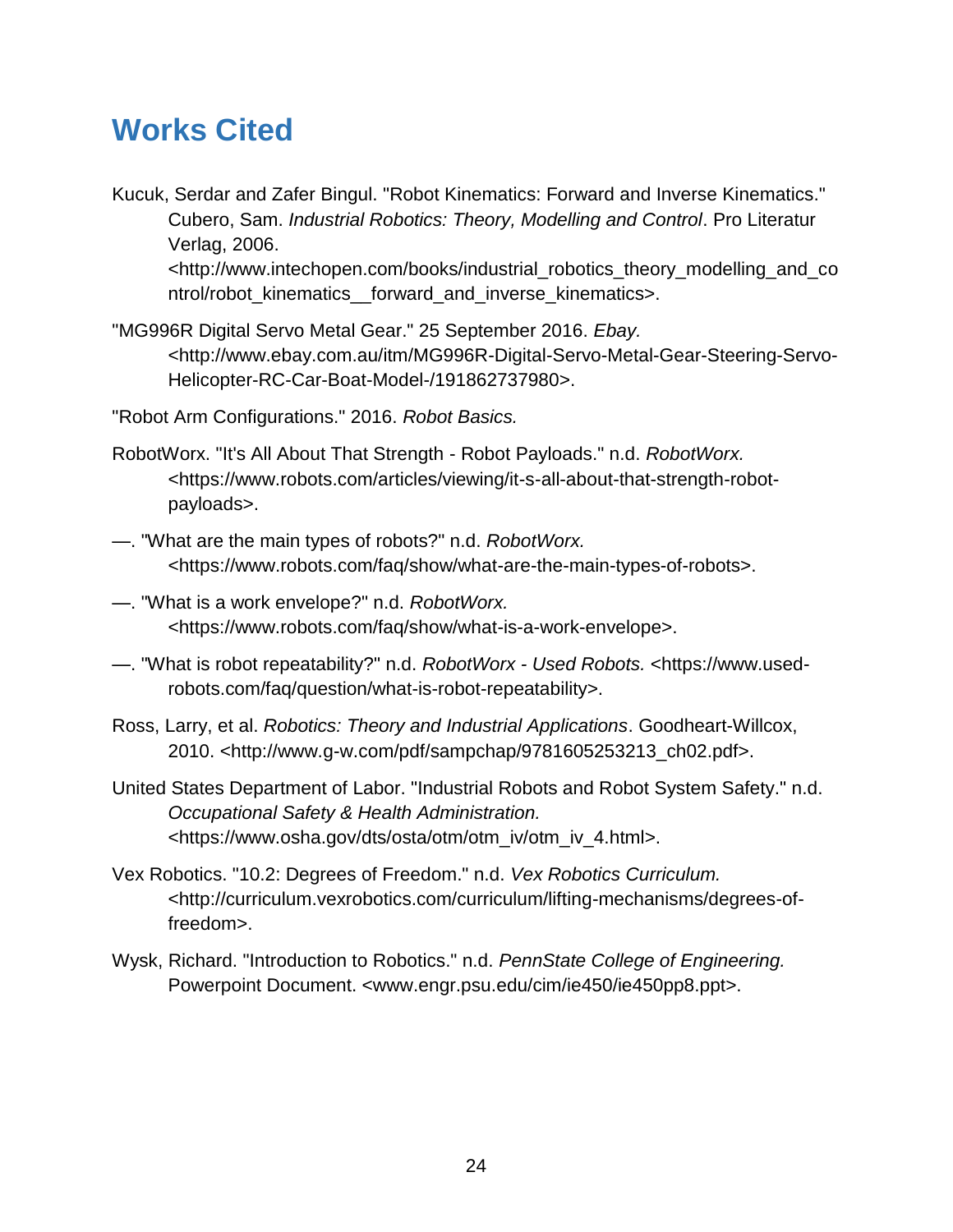## <span id="page-27-0"></span>**Appendix**

## <span id="page-27-1"></span>**MATLAB Source Code for Work Envelope Calculations**

```
% ee work envelope:
% Used to calculate the work envelope of an articulated robot arm
% based on the number of points reachable (unique, and total), with
% the points rounded to a 3D grid (nearest 5cm) for consistency.
% It is assumed that the link lengths are all equal (= reach / DOF)
% DOF:
% Number of degrees of freedom / joints
% reach:
% Total reach of arm, in cm
% angleIncrement:
% The value to increment the angles by while
% iterating. Larger values will result in skipped points on
% the grid, while smaller values will require more computation time.
% maxAngle:
% The maximum angle that a joint can rotate to, from its center
% position. Applied to all the joints, for consistency.
function ee_work_envelope(DOF, reach, angleIncrement, maxAngle)
    tic; % Start timer (for benchmarking) 
   draw figure();
   coordinates = iterate angles first(DOF, angleIncrement, maxAngle, reach/DOF);
   iterate coordinates(coordinates);
    colormap(jet);
    colorbar; 
    view(0,90);
     toc;
end
% draw figure:
% Prepares the graphical window
function draw_figure
    global az el;
     figure; % launches default window
    title('3D Diagram of Work Envelope');
    xlabel('X');
    ylabel('Y');
    zlabel('Z');
    grid on;
    axis([-50 50 -50 50 -30 60]);
    h = rotate3d;
   h.ActionPostCallback = @rotate event;
    h.Enable = 'on';
 uicontrol('Style','text','String','Azimuth','Position', [0 15 50 20]);
 uicontrol('Style','text','String','Elevation','Position', [52 15 50 20]);
     az = uicontrol('Style','edit','String','0','Position', ...
        [0 0 50 20], 'Callback', @az_type_event);
```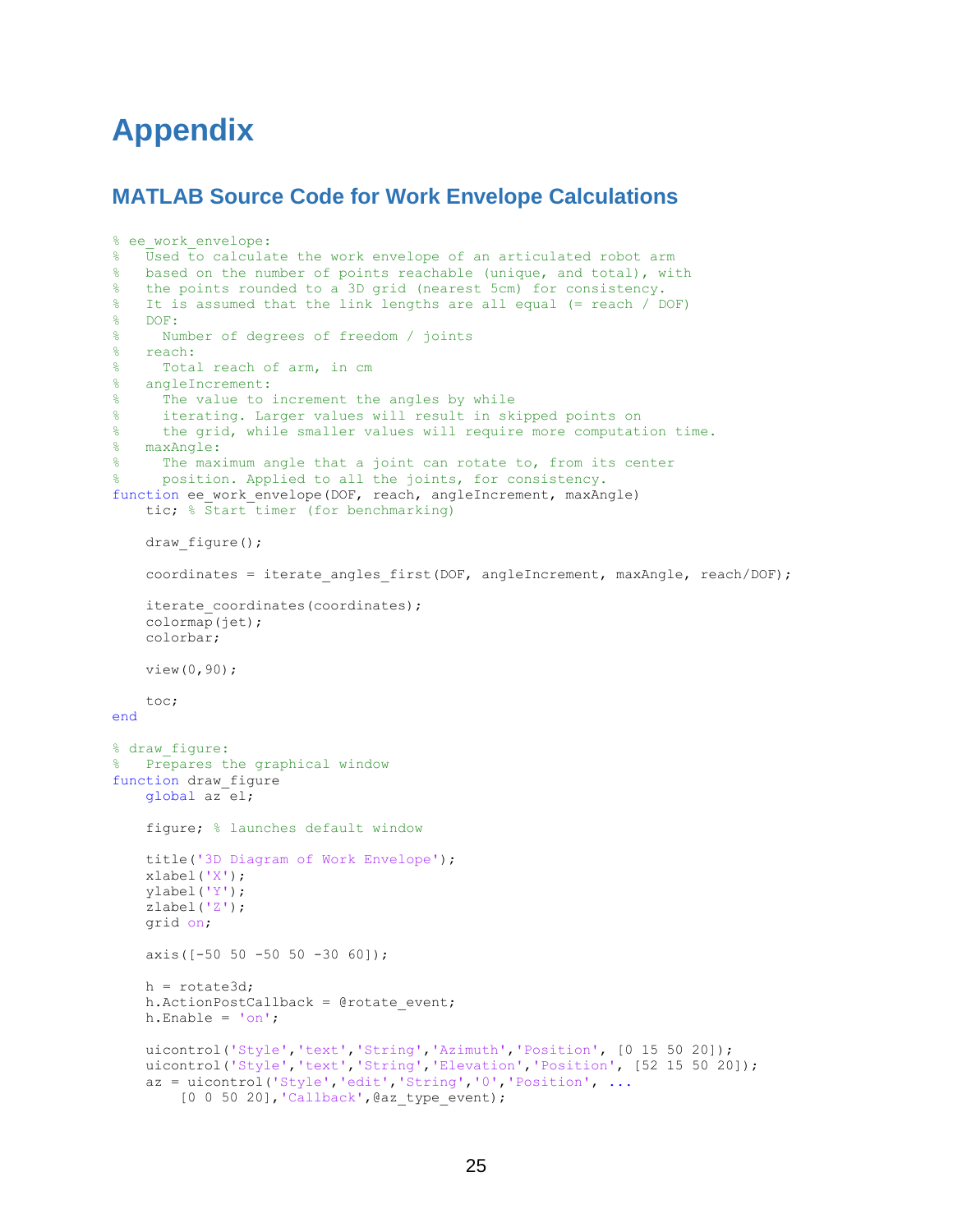```
 el = uicontrol('Style','edit','String','0','Position', ...
        [51 0 50 20], 'Callback', @el type event);
end
% iterate angles first:
% A version of the iterate angles function (see below), which is only to
% be used with the first DOF.
  Its loop uses parallel workers, and it also has code for the progress bar.
function coordinates = iterate angles first(dof, angInc, maxAng, linkLength)
     % The following is a 3-dimensional matrix representing the coordinates. 
    % Add 31 to each of the coordinates (x, y, z) and z) to get the matrix
     % index (i.e. x=-30 has an index of x=1, and x=30 has x=61, in the matrix). The 
value 
     % contained in the matrix represents how many instances of that point was 
     % calculated (i.e. counting multiple solutions).
   coordinates = zeros(61, 61, 61);
     % First joint only iterates from -maxAng degrees to 0 degrees,
     % to optimize the computation. The values are reflected
     % to the other side later, on line 138
   parfor 0 int = 0 : int8(maxAng/angInc),
        O = -double(O int)*angInc;
        coordinates partial = zeros(61, 61, 61);
       T = get transformation matrix(1, dof, O, linkLength); % Calculate next
transform matrix
         if dof > 1, % If not last joint, keep going
            coordinates partial = iterate angles(2, T, coordinates partial, dof,
angInc, maxAng, linkLength);
         else % If last joint, calculate end-effector position and round to
             % grid (nearest 5cm)
x = \text{round}(T(1, 4)/5, 0) * 5 + 31;y = round(T(2,4)/5, 0) * 5 + 31;
            z = \text{round}(T(3, 4)/5, 0) * 5 + 31;coordinates partial(x, y, z) = coordinates partial(x, y, z) + 1;
         end
        coordinates = coordinates + coordinates partial;
     end
end
% iterate angles:
% Recursive function that iterates the joint angles with angleInc
% increments, to find all the possible joint combinations and
% their respective end-effector positions.
\frac{2}{3} jointNum:<br>\frac{2}{3} Indicate
     Indicates which joint is being called for; is necessary for
% the recursive function. 1 = first joint, dof = last joint
% prev_T:
      The transformation matrix up until the joint in question.
function coordinates partial = iterate angles(jointNum, prev T, coordinates partial,
dof, angInc, maxAng, linkLength)
   min = maxAng;max = maxAng;for 0 = -min : angInc : max,
        T = prev_T * get_transformation_matrix(jointNum, dof, O, linkLength); % 
Calculate next transform matrix
```

```
 if jointNum < dof, % If not last joint, keep going
```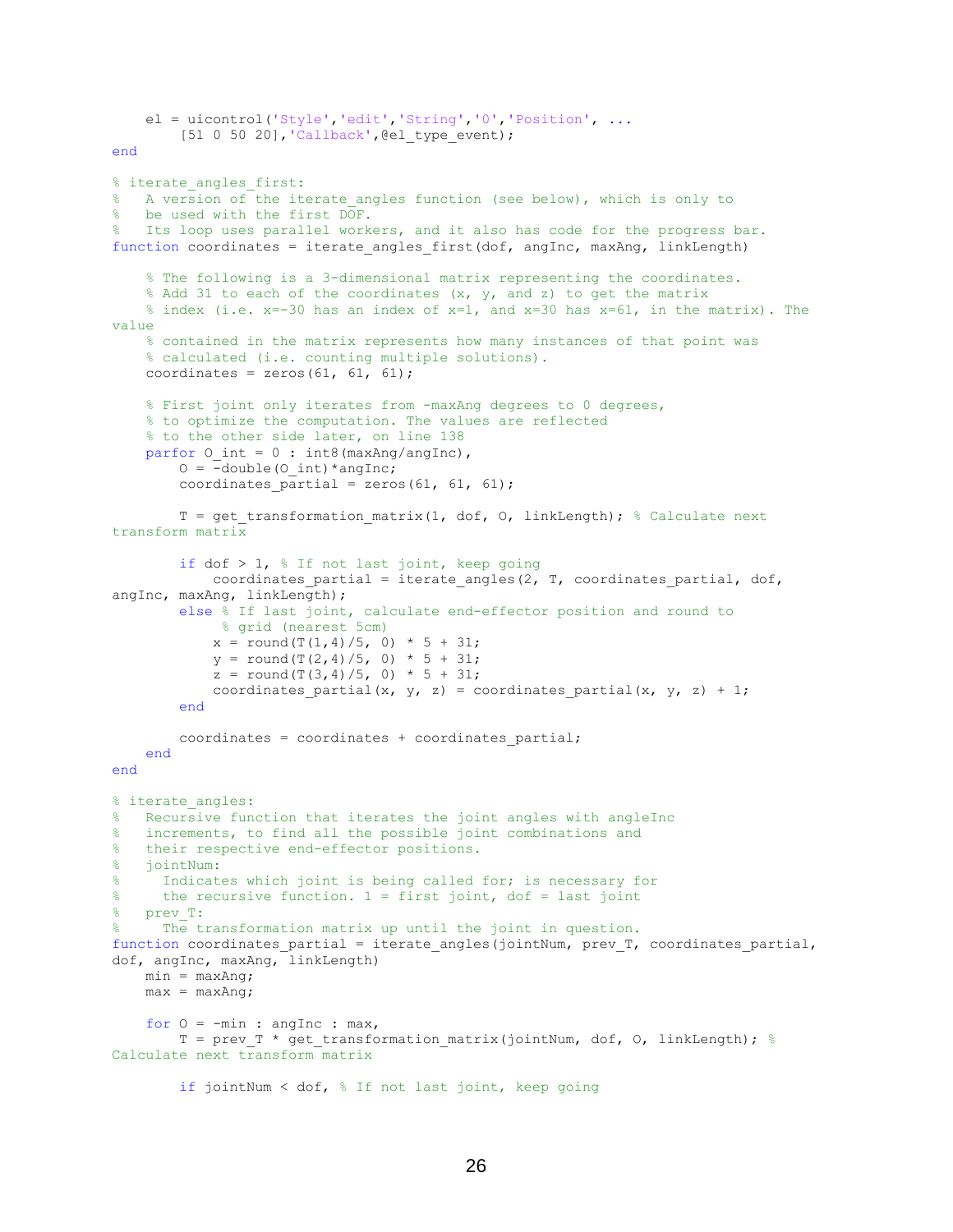```
coordinates partial = iterate angles(jointNum + 1, T, coordinates partial,
dof, angInc, maxAng, linkLength);
         else % If last joint, calculate end-effector position and round to
             % grid (nearest 5cm)
            x = \text{round}(T(1, 4)/5, 0) * 5 + 31;y = round(T(2,4)/5, 0) * 5 + 31;
            z = \text{round}(T(3, 4)/5, 0) * 5 + 31;coordinates partial(x, y, z) = coordinates partial(x, y, z) + 1;
         end
     end
end
function iterate coordinates(coordinates)
   pointCount = 0;points = zeros(4, 500000);
   i = 1;coordinates = coordinates + flip (coordinates, 2);
    for x = -30 : 5 : 30,
        for y = -30 : 5 : 30,
            for z = -30 : 5 : 30,
                v = coordinates (x+31, y+31, z+31);
                if v > 0,
                    points(1,i) = x;points(2,i) = y;points(3,i) = z;points(4,i) = log(v);i = i + 1;pointCount = pointCount + v; end
             end
         end
     end
    fprintf('%i unique, %i total points found\n', i-1, pointCount);
    scatter3(points(1,:), points(2,:), points(3,:), 40, points(4,:), 'o', 'filled');
end
function T = get transformation matrix(jointNum, dof, Q, d)
    switch jointNum
         case 1
            T = T base(Q, d);
         case 2
            T = T turn side(Q,d);
         case 3
            if dof \leq 6
                T = T repeat side(Q,d);
             else
                T = T turn up(Q,d);
             end
         case 4
            if dof \leq 5
                T = T_{repeated\_side(Q, d)};
            elseif dof == 6T = T_turn_up(Q,d); else
                T = T turn side(Q,d);
             end
         case 5
            if dof == 6
```